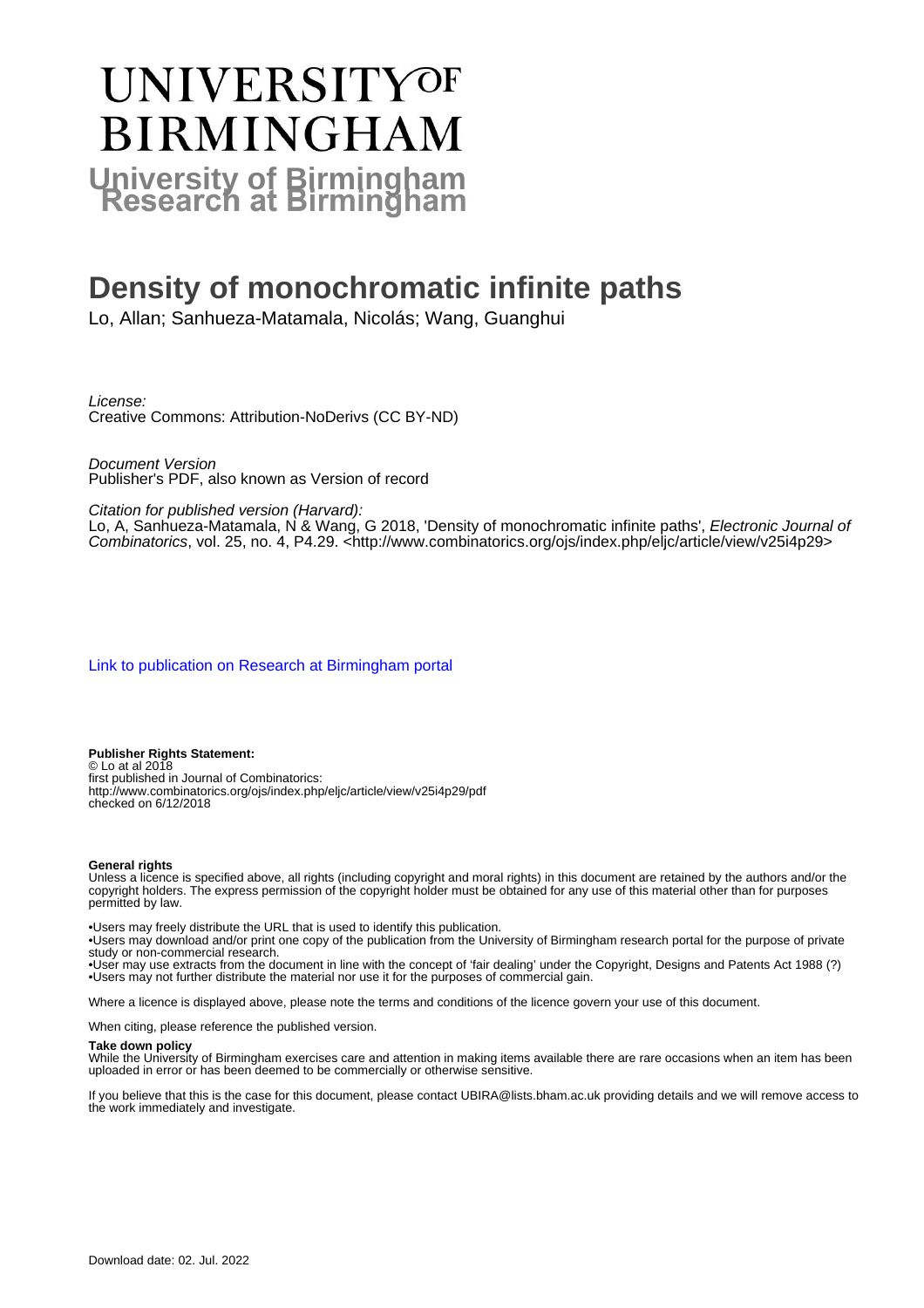### Density of monochromatic infinite paths

Allan Lo<sup>∗</sup> Nicolás Sanhueza-Matamala<sup>†</sup>

School of Mathematics University of Birmingham Birmingham, United Kingdom Guanghui Wang‡

School of Mathematics Shandong University Jinan, China ghwang@sdu.edu.cn

{s.a.lo, NIS564}@bham.ac.uk

Submitted: Mar 29, 2018; Accepted: Oct 16, 2018; Published: Nov 2, 2018 c The authors. Released under the CC BY-ND license (International 4.0).

#### Abstract

For any subset  $A \subseteq \mathbb{N}$ , we define its upper density to be  $\limsup_{n\to\infty} |A \cap$  $\{1,\ldots,n\}/n$ . We prove that every 2-edge-colouring of the complete graph on N contains a monochromatic infinite path, whose vertex set has upper density at least contains a monochromatic infinite path, whose vertex set has upper density at least  $(9 + \sqrt{17})/16 \approx 0.82019$ . This improves on results of Erdős and Galvin, and of DeBiasio and McKenney.

Mathematics Subject Classifications: 05C15, 05C63, 05C35

#### 1 Introduction

A 2-edge-colouring of a graph G is an assignment of 2 colours, red and blue, to each edge of G. We say that G is *monochromatic* if all the edges of G are coloured with the same colour. Given an arbitrary 2-edge-colouring of  $K_n$ , what is the size of the largest monochromatic path contained as a subgraph? This was answered by Gerencsér and Gyárfás [\[7\]](#page-17-0), who proved that every 2-edge-coloured  $K_n$  contains a monochromatic path of length at least  $2n/3$ . This result is sharp.

Now consider the infinite complete graph  $K_N$  on the vertex set N. For any subset  $A \subseteq \mathbb{N}$ , the *upper density*  $\overline{d}(A)$  of A is defined as

$$
\overline{d}(A) := \limsup_{n \to \infty} \frac{|A \cap \{1, \dots, n\}|}{n}.
$$

Given a subgraph H of  $K_{\mathbb{N}}$ , we define the *upper density*  $\overline{d}(H)$  of H to be that of  $V(H)$ . Trying to generalise the results known in the finite case, it is natural to ask what are the

<sup>∗</sup>Supported by EPSRC, grant no. EP/P002420/1.

<sup>†</sup>Supported by the Becas Chile scholarship scheme from CONICYT.

<sup>‡</sup>Supported by NSFC No. 11871311, 11631014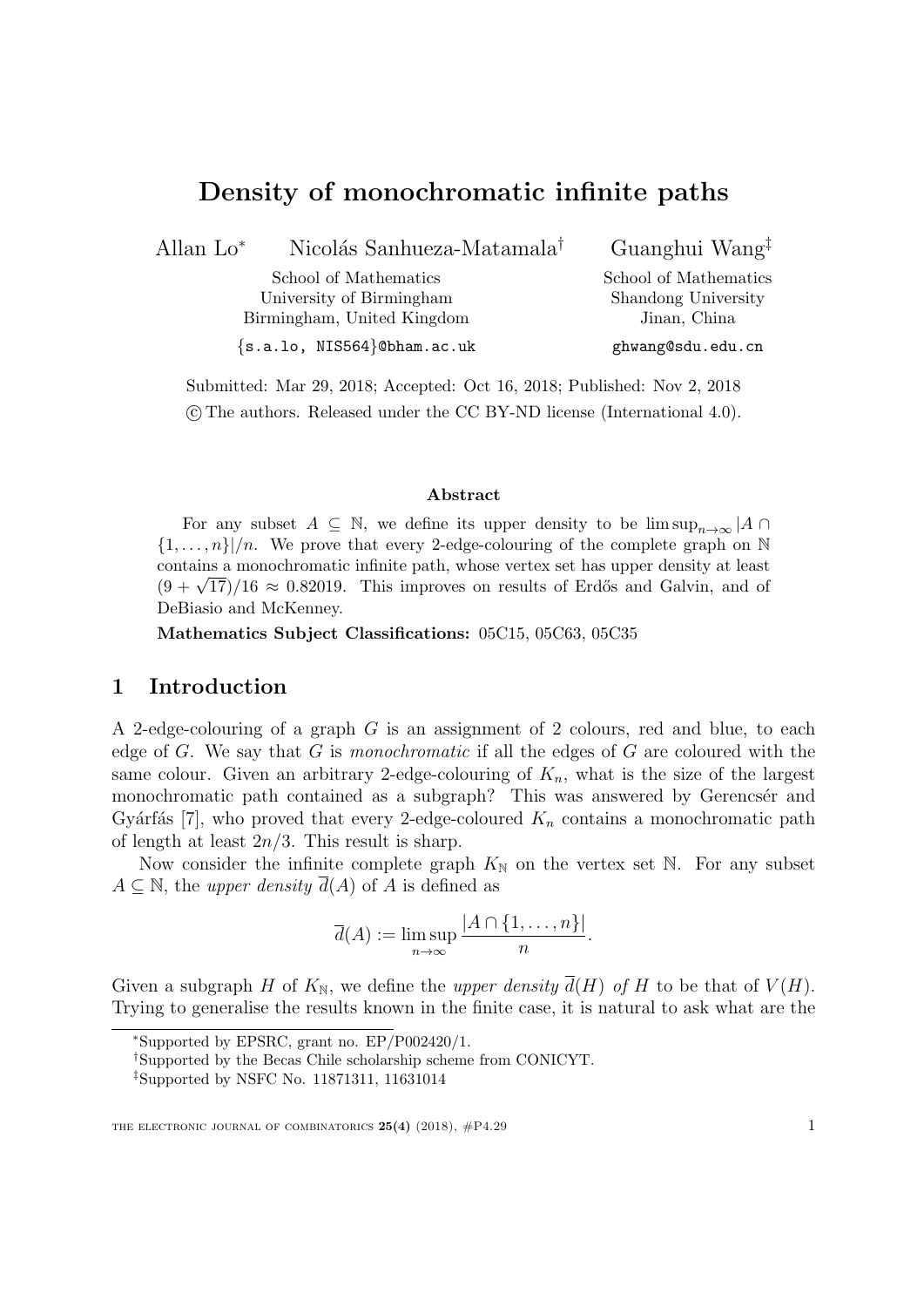densest paths which can be found in any 2-edge-coloured  $K_N$ . This problem was considered first by Erdős and Galvin [\[6\]](#page-17-1). Other variants of this problem have been studied as well. For example, it is possible to consider other monochromatic subgraphs rather than paths, edge-colourings with more than two colours, use different notions of density or consider monochromatic sub-digraphs of infinite edge-coloured digraphs, etc. Results along these lines have been obtained by Erdős and Galvin [\[5,](#page-17-2) [6\]](#page-17-1), DeBiasio and McKenney [\[3\]](#page-17-3) and Bürger, DeBiasio, Guggiari and Pitz [\[1\]](#page-17-4).

We focus on the case of monochromatic paths in 2-edge-coloured complete graphs. By a classical result of Ramsey Theory, any 2-edge-colouring of  $K_N$  contains a monochromatic infinite complete graph, and therefore, also a monochromatic infinite path P. However, this argument alone cannot guarantee a monochromatic path with positive upper density, as it was shown by Erdős [\[4\]](#page-17-5) that there exist 2-edge-colourings of the infinite complete graph where every infinite monochromatic complete subgraph has upper density zero. Rado [\[8\]](#page-18-0) showed that in every r-edge-coloured  $K_N$  there are r monochromatic paths, of distinct colours, which partition the vertex set. This immediately implies that every 2-edge-coloured  $K_{\mathbb{N}}$  contains an infinite monochromatic path P with  $d(P) \geq 1/2$ .

Erdős and Galvin [\[6\]](#page-17-1) proved that for every 2-edge-colouring of  $K_N$  there exists a monochromatic path P with  $\overline{d}(P) \geq 2/3$  and showed an example of a 2-edge-colouring of  $K_{\mathbb{N}}$  such that every monochromatic path satisfies  $\overline{d}(P) \leq 8/9$ . DeBiasio and McKenney [\[3\]](#page-17-3) improved the lower bound and showed that for every 2-edge-colouring of  $K_N$ , there exists a monochromatic path P with  $\bar{d}(P) \geq 3/4$ . In this paper, we improve the lower bound on  $\overline{d}(P)$ .

<span id="page-2-0"></span>**Theorem 1.** Every 2-edge-colouring of  $K_N$  contains a monochromatic path P with  $\overline{d}(P) \geq$ **Theorem 1.** Every 2-eag.<br>(9 +  $\sqrt{17}$ )/16 ≈ 0.82019.

In Section [2](#page-3-0) we state our main lemma (Lemma [2\)](#page-3-1) and use it to deduce Theorem [1.](#page-2-0) In Section [3](#page-4-0) we collect some useful tools that will be used during the proof of Lemma [2,](#page-3-1) which is done in Section [4.](#page-6-0)

#### 1.1 Notation

Given a graph G, we write  $V(G)$  and  $E(G)$  for its vertex and edge set, respectively; and  $e(G) := |E(G)|$ . Given  $S \subseteq V(G)$ , we write  $G[S]$  for the subgraph of G induced by S. If  $S, T \subseteq V(G)$  are disjoint, we write  $G[S, T]$  for the bipartite graph with classes S and T consisting precisely of those edges in  $G$  with one endpoint in  $S$  and the other in  $T$ .

Let G be a 2-edge-coloured graph. Throughout the paper, we assume its colours to be red and blue. For a vertex  $x \in V(G)$  and a subset  $S \subseteq V(G)$ , we write the red neighbourhood of x in S for the set  $N_G^R(x, S) := \{y \in S : xy$  is coloured red}, that is, the set of vertices in S connected to x with red edges. We define  $N_G^B(x, S)$  analogously for blue. For all  $* \in \{R, B\}$ , we also define  $d^*_{G}(x, S) := |N^*_{G}(x, S)|$  whenever  $N^*_{G}(x, S)$  is finite,  $d_G^*(x, S) := \infty$  otherwise.

For every  $i \geq 0$ , let  $[i] := \{1, \ldots, i\}$  and  $[i]_0 := [i] \cup \{0\}$ . For every set  $S \subseteq \mathbb{N}$  and  $t \in \mathbb{N}$  we write  $S \cup t$  for  $S \cup \{t\}.$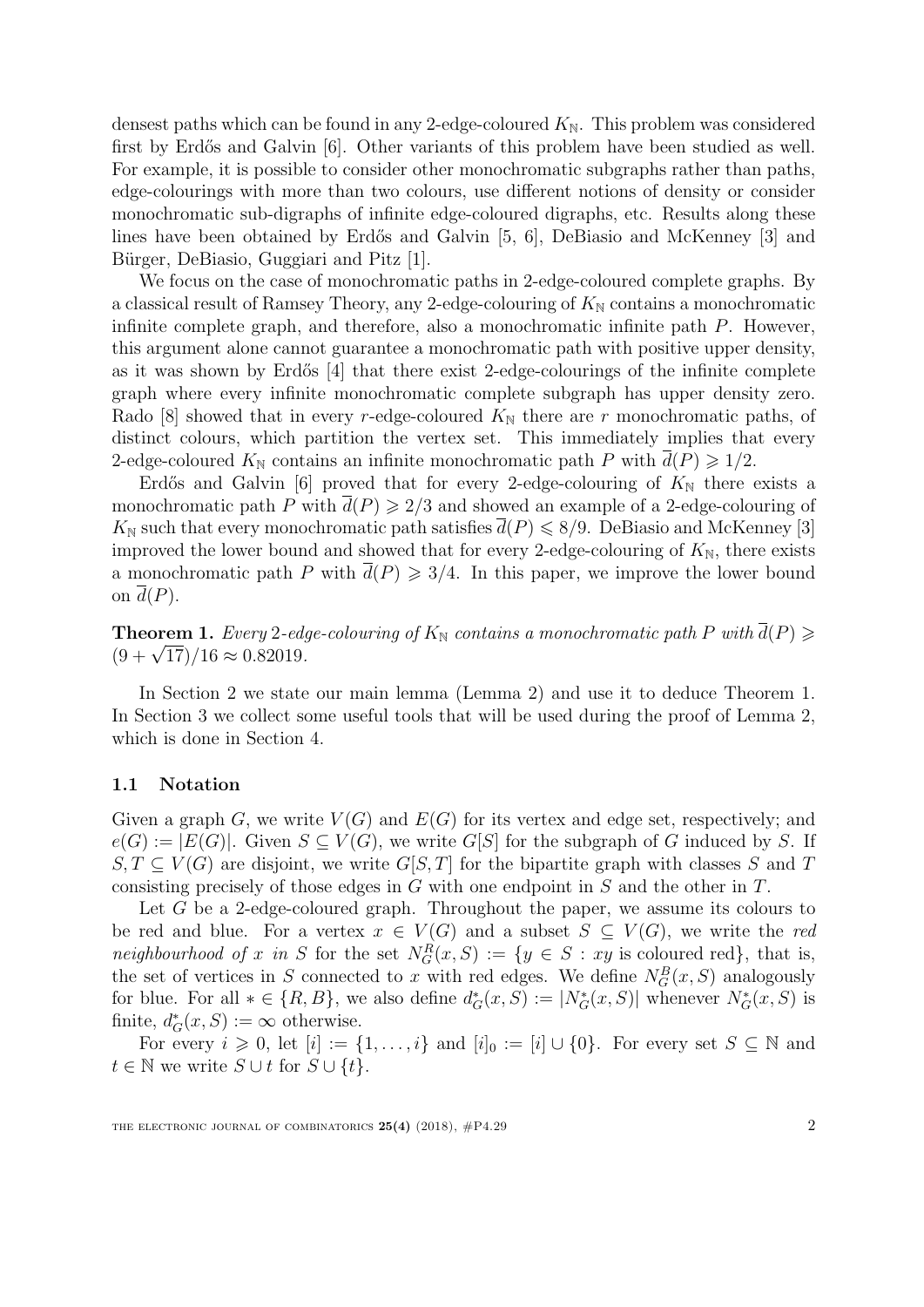We write  $x \ll y$  to mean that for all  $y \in (0,1]$  there exists  $x_0 \in (0,1)$  such that for all  $x \leq x_0$  the following statements hold. Hierarchies with more constants are defined in a similar way and are to be read from right to left.

#### <span id="page-3-0"></span>2 Monochromatic path-forests

Our proof follows the strategies of Erdős and Galvin [\[6\]](#page-17-1) and of DeBiasio and McKenney [\[3\]](#page-17-3), where they reduce the problem of finding monochromatic paths to the problem of finding collections of monochromatic disjoint paths satisfying certain conditions, which are then joined together to form an infinite path.

Consider a 2-edge-coloured  $K_{\mathbb{N}}$ . We say a vertex  $x \in \mathbb{N}$  is red (or blue) if x has infinitely many red (or blue, respectively) neighbours in  $K_N$ . Note that it is possible for a vertex to be both red and blue. A 2-edge-colouring of  $K_N$  is restricted if there is no vertex that is both red and blue. We write  $R$  and  $B$  for the set of red and blue vertices of  $K_{\mathbb{N}}$ , respectively.

A path-forest is a collection of vertex-disjoint paths. Let  $K_N$  be a 2-edge-coloured graph. A path-forest F of  $K_N$  is said to be red if every edge of F is red and all endpoints of every path in F are red. We further assume that, for every path P in F, its vertices  $V(P)$ alternate between red and blue. Note that a red path-forest may contain isolated red vertices. A blue path-forest is defined similarly.

Our main lemma states that given a restricted 2-edge-coloured  $K_N$ , there exists a monochromatic path-forest F and an arbitrary long interval [t] such that  $V(F) \cap [t]$  has size which is linear in  $t$ .

<span id="page-3-1"></span>**Lemma 2.** Let  $\varepsilon \in (0, 1/2)$  and  $k_0 \in \mathbb{N}$ . For every restricted 2-edge-coloured  $K_{\mathbb{N}}$ , there exists an integer  $t \geq k_0$  and red and blue path-forests  $F^R$  and  $F^B$ , respectively, such that

$$
\max\{|V(F^R) \cap [t]|, |V(F^B) \cap [t]| \ge ((9 + \sqrt{17})/16 - \varepsilon)t.
$$

We defer the proof of Lemma [2](#page-3-1) to Section [4.](#page-6-0) Note that we can always add any vertex which is both red and blue to a monochromatic path-forest, as an isolated vertex. Thus Lemma [2](#page-3-1) implies the following corollary, which is valid for arbitrary 2-edge-colourings.

<span id="page-3-2"></span>**Corollary 3.** Let  $\varepsilon \in (0, 1/2)$  and  $k_0 \in \mathbb{N}$ . For every 2-edge-coloured  $K_{\mathbb{N}}$ , there exists an integer  $t \geq k_0$  and red and blue path-forests  $F^R$  and  $F^B$ , respectively, such that

$$
\max\{|V(F^R) \cap [t]|, |V(F^B) \cap [t]|\} \geq ((9 + \sqrt{17})/16 - \varepsilon)t.
$$

We use it now to deduce Theorem [1.](#page-2-0) The proof is based on the proofs of  $[6,$  Theorem 3.5] and [\[3,](#page-17-3) Theorem 1.6].

*Proof of Theorem [1.](#page-2-0)* Consider an arbitrary 2-edge-colouring of  $K_N$ . Suppose that there exist two red vertices  $x_1, x_2 \in \mathbb{N}$  and a finite subset S of N such that  $K_{\mathbb{N}} \setminus S$  does not contain a red path between  $x_1$  and  $x_2$ . For  $i \in [2]$ , let  $X_i$  be the set of vertices reachable from  $x_i$  using red paths in  $\mathbb{N} \setminus S$ . Let  $X_3 = \mathbb{N} \setminus (X_1 \cup X_2 \cup S)$ . Then  $X_1$  and  $X_2$  are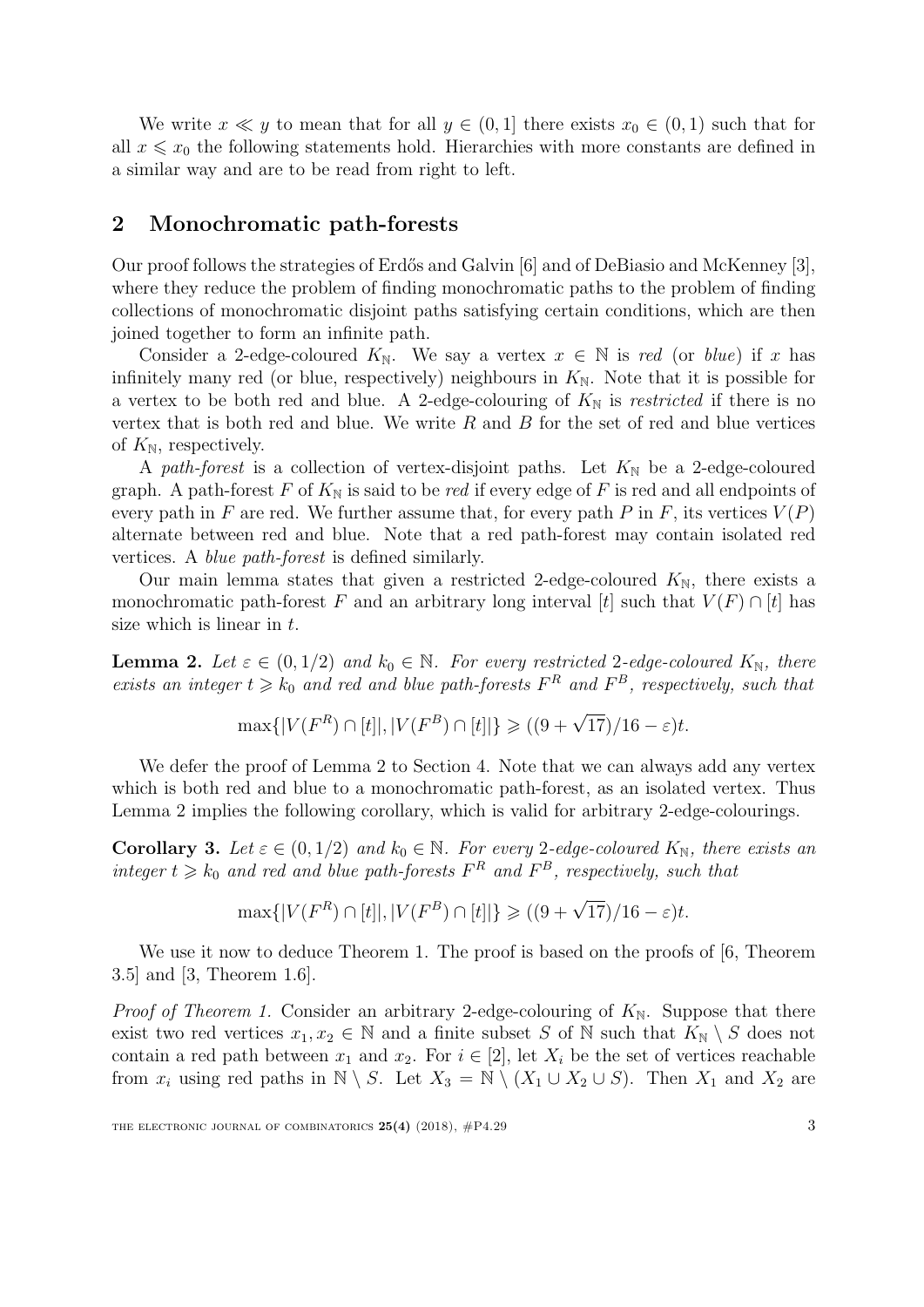infinite;  $X_1, X_2$  and  $X_3$  are pairwise disjoint and there are no red edges between any  $X_i, X_j$  for distinct  $i, j \in [3]$ . Thus there is an infinite blue path P on the vertex set  $X_1 \cup X_2 \cup X_3 = \mathbb{N} \backslash S$ . Since S is finite,  $d(P) = 1$ , so we are done. An analogous argument is true if red is swapped with blue. Hence, we might assume that

for any two red (or blue) vertices  $x_1, x_2$  and any finite set  $S \subseteq \mathbb{N} \setminus \{x_1, x_2\}$ , there is a red (or blue, respectively) path joining  $x_1$  and  $x_2$  in  $K_{\mathbb{N}} \setminus S$ . (1)

For all  $i \in \mathbb{N}$ , let  $\varepsilon_i := 1/(2i)$ . If the vertex 1 is red, set  $P_1^R = (\{1\}, \varnothing)$  to be the red path with the vertex 1 and  $P_1^B$  to be empty. Otherwise, set  $P_1^R$  to be empty and  $P_1^B = (\{1\}, \emptyset)$ . Set  $n_1 = 1$ . Suppose that, for some  $i \in \mathbb{N}$ , we have already found an integer  $n_i$  and red and blue paths  $P_i^R$  and  $P_i^B$ , respectively, such that the endpoints of  $P_i^R$  are red, the endpoints of  $P_i^B$  are blue; and

<span id="page-4-2"></span><span id="page-4-1"></span>
$$
\max\{|V(P_i^R) \cap [n_i]|, |V(P_i^B) \cap [n_i]| \} \geqslant ((9 + \sqrt{17})/16 - 2\varepsilon_i)n_i.
$$
 (2)

We construct  $n_{i+1}$ ,  $P_{i+1}^R$  and  $P_{i+1}^B$  as follows. Let  $r_i := \max\{V(P_i^R), V(P_i^B), n_i\}$  and  $k_i := r_i/\varepsilon_{i+1} = 2(i+1)r_i$ . Considering the induced subgraph of  $K_{\mathbb{N}}$  on  $\mathbb{N} \setminus [r_i]$ , by Corollary [3,](#page-3-2) there exists a monochromatic path-forest  $F_{i+1}$  and  $t_i \geq k_i$  such that  $|V(F_{i+1}) \cap$ Corollary 3, there exists a monochromatic path-forest  $F_{i+1}$  and  $t_i \geq k_i$  such that  $|V(F_{i+1})| \leq (r_i + 1, \ldots, r_i + t_i)| \geq ((9 + \sqrt{17})/16 - \varepsilon_{i+1})t_i$ . Let  $n_{i+1} := r_i + t_i$ . By the choice of  $k_i$ , note that

$$
|V(F_{i+1}) \cap [n_{i+1}]| \ge ((9 + \sqrt{17})/16 - \varepsilon_{i+1})t_i \ge ((9 + \sqrt{17})/16 - 2\varepsilon_{i+1})n_{i+1}.
$$

Suppose  $F_{i+1}$  is red (if not, interchange the colours in what follows). Let  $P_{i+1}^B := P_i^B$ . Apply [\(1\)](#page-4-1) repeatedly to join the endpoints of the paths in  $P_i^R \cup F_i$  and obtain a red path  $P_{i+1}^R$  containing  $P_i^R$  and  $F_i$  with red vertices as endpoints.

By construction, we have  $n_{i+1} > n_i$  and [\(2\)](#page-4-2) holds for all  $i \geq 1$ . Without loss of By construction, we nave  $n_{i+1} > n_i$  and (2) notes for all  $i \ge 1$ . Without loss of generality, we may assume that  $|V(P_i^R) \cap [n_i]| \ge (9 + \sqrt{17})/16 - 2\varepsilon_i n_i$  for infinitely many values of i. Let  $P := \bigcup_{i \geq 1} P_i^R$ . Therefore, P is a monochromatic path and  $\overline{d}(P) \geq$  $(9 + \sqrt{17})/16$ .  $\Box$ 

#### <span id="page-4-0"></span>3 Preliminaries

In this section, we consider two ways of extending a path forest.

<span id="page-4-3"></span>**Proposition 4.** Let G be a graph. Let  $F \subseteq G$  be a path-forest and let  $J \subseteq V(F)$  be the set of vertices with degree at most one in F. Let  $x \in V(G) \setminus V(F)$  be such that  $d_G(x, J) \geq 3$ . Then there exist  $j_1, j_2 \in V(F)$  such that  $F \cup \{xj_1, xj_2\}$  is a path-forest.

*Proof.* Since  $d_G(x, J) \geq 3$ , there exist at least two neighbours of x in J, which are not endpoints of the same path in F.  $\Box$ 

<span id="page-4-4"></span>**Proposition 5.** Let G be a graph and  $F \subseteq G$  a path-forest. Let  $Y \subseteq V(G) \setminus V(F)$  and  $X \subseteq V(F)$ . Suppose that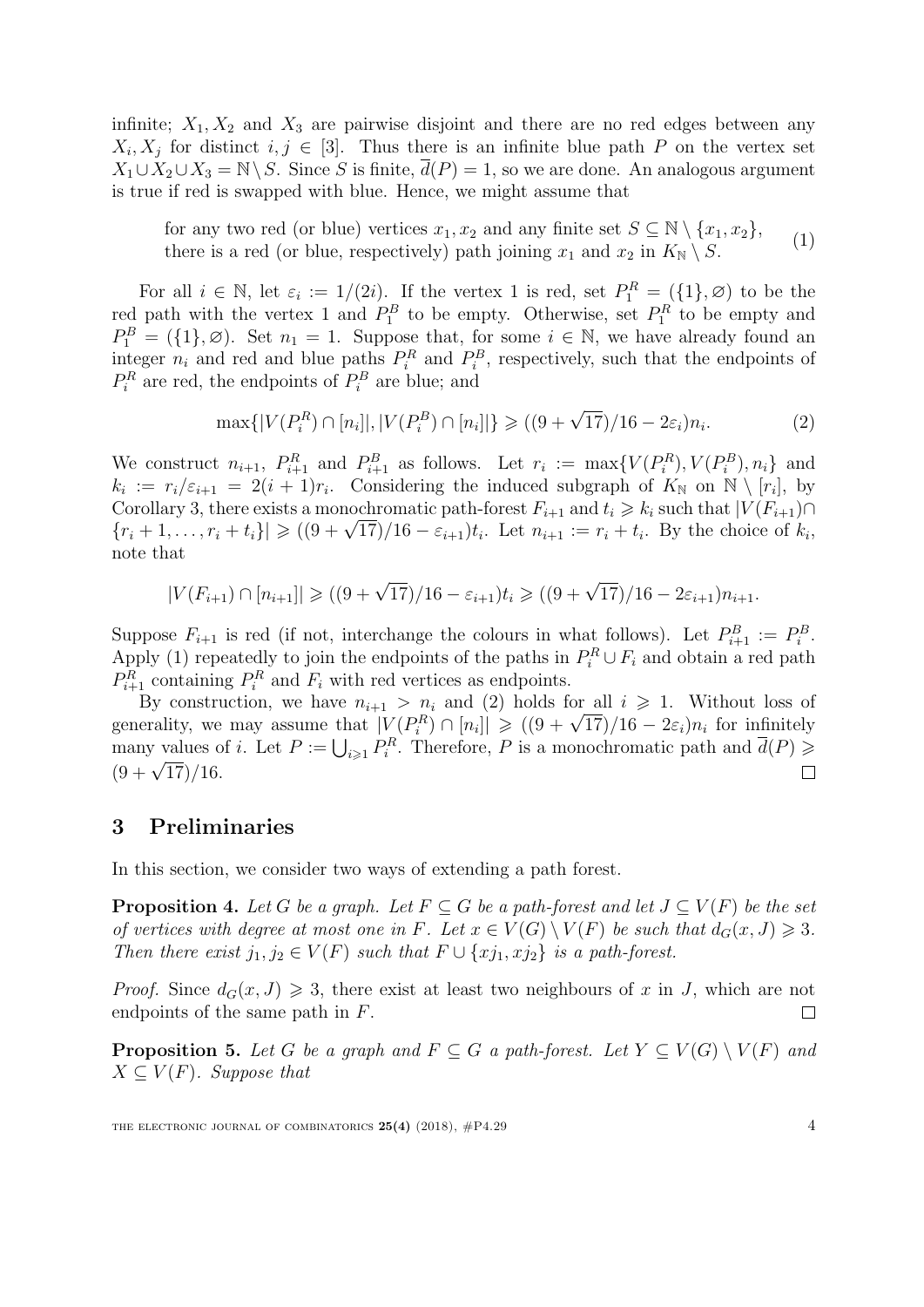- <span id="page-5-0"></span>(i)  $∑_{x \in X}(2 - d_F(x)) ≥ 2|Y|$ , and
- <span id="page-5-1"></span>(ii) for every  $x \in X$ ,  $d_G(x, Y) \geq |Y| - 2$ .

Then there exists a path-forest  $F' \subseteq G[X, Y]$ ; every path in F' has both endpoints in X;  $F \cup F'$  is a path-forest and  $|V(F') \cap Y| \geq |Y| - 4$ .

*Proof.* Without loss of generality, we may assume that  $d_F(x) < 2$  for all  $x \in X$ . We proceed by induction on |Y|. It is trivial if  $|Y| \leq 4$  (by setting F' to be empty). So we may assume that  $|Y| \ge 5$ . Note that  $|X| \ge 5$  by [\(i\).](#page-5-0) Pick  $x_1, x_2 \in X$  be such that  $x_1$  and  $x_2$  are not connected in F. By [\(ii\)](#page-5-1) and  $|Y| \geq 5$ , there exists  $y \in Y \cap N_G(x_1) \cap N_G(x_2)$ . Set  $F_1 := F \cup \{x_1y, x_2y\}$  and  $Y' := Y \setminus \{y\}$ . It is easy to check that  $F_1, X, Y'$  also satisfy the corresponding [\(i\)](#page-5-0) and [\(ii\).](#page-5-1) Therefore, by our induction hypothesis, the proposition holds.  $\Box$ 

The next lemma is a useful statement about difference inequalities. We include its proof for completeness.

<span id="page-5-3"></span>**Lemma 6.** Let  $\tau_1, \tau_2 > 0$ ,  $c_0 \geq 0$  be given and let  $s_0, s_1, \ldots$  be a strictly increasing sequence of non-negative integers. Suppose there exists  $n_0$  such that for every  $n \geq n_0$ ,

$$
s_{n+1} \leqslant \tau_1 s_n - \tau_2 s_{n-1} + c_0.
$$

Then  $\tau_1^2 \geq 4\tau_2$ .

*Proof.* Suppose  $\tau_1^2 < 4\tau_2$ . Choose  $\delta \in (0,1)$  sufficiently small such that  $\tau_1^2 < 4\tau_2(1-\delta)$ and let  $\rho_1 := \tau_1/(1 - \delta)$  and  $\rho_2 := \tau_2/(1 - \delta)$ . Since  $\{s_n\}_{n \in \mathbb{N}}$  is a strictly increasing sequence of non-negative integers, there exists  $n_1 \geq n_0$  such that

$$
\delta s_n \geqslant c_0 \text{ for every } n \geqslant n_1.
$$

Then, for  $n \geq n_1$ ,  $s_{n+1} \leq \tau_1 s_n - \tau_2 s_{n-1} + \delta s_{n+1}$ , which implies, for every  $n \geq n_1$ ,

$$
s_{n+1} \leqslant \rho_1 s_n - \rho_2 s_{n-1}.\tag{3}
$$

Consider the function  $f: (-\infty, \rho_1) \to \mathbb{R}$  given by  $f(x) = \rho_2/(\rho_1 - x)$ . It is immediate that f is continuous. Since  $\rho_1^2 < 4\rho_2$ , it follows that  $x < f(x)$  for all  $x < \rho_1$ .

For every  $n \geq n_1$ , let  $\beta_n := s_{n+1}/s_n$ . From [\(3\)](#page-5-2), for every  $n \geq n_1$ ,

<span id="page-5-2"></span>
$$
1 < \beta_n < \rho_1.
$$

Using [\(3\)](#page-5-2) it also follows that  $\rho_1 s_n - \rho_2 s_{n-1} \geq \beta_n s_n$ , which can be rearranged to get

$$
\beta_{n-1} = \frac{s_n}{s_{n-1}} \geqslant \frac{\rho_2}{\rho_1 - \beta_n} = f(\beta_n) > \beta_n.
$$

Since  $\beta_n$  is monotone decreasing and bounded, it converges to a limit  $\beta \in [1, \rho_1)$ . Moreover, the sequence  $f(\beta_n)$  converges to the same limit. The continuity of f implies that  $\beta = f(\beta) > \beta$ , a contradiction.  $\Box$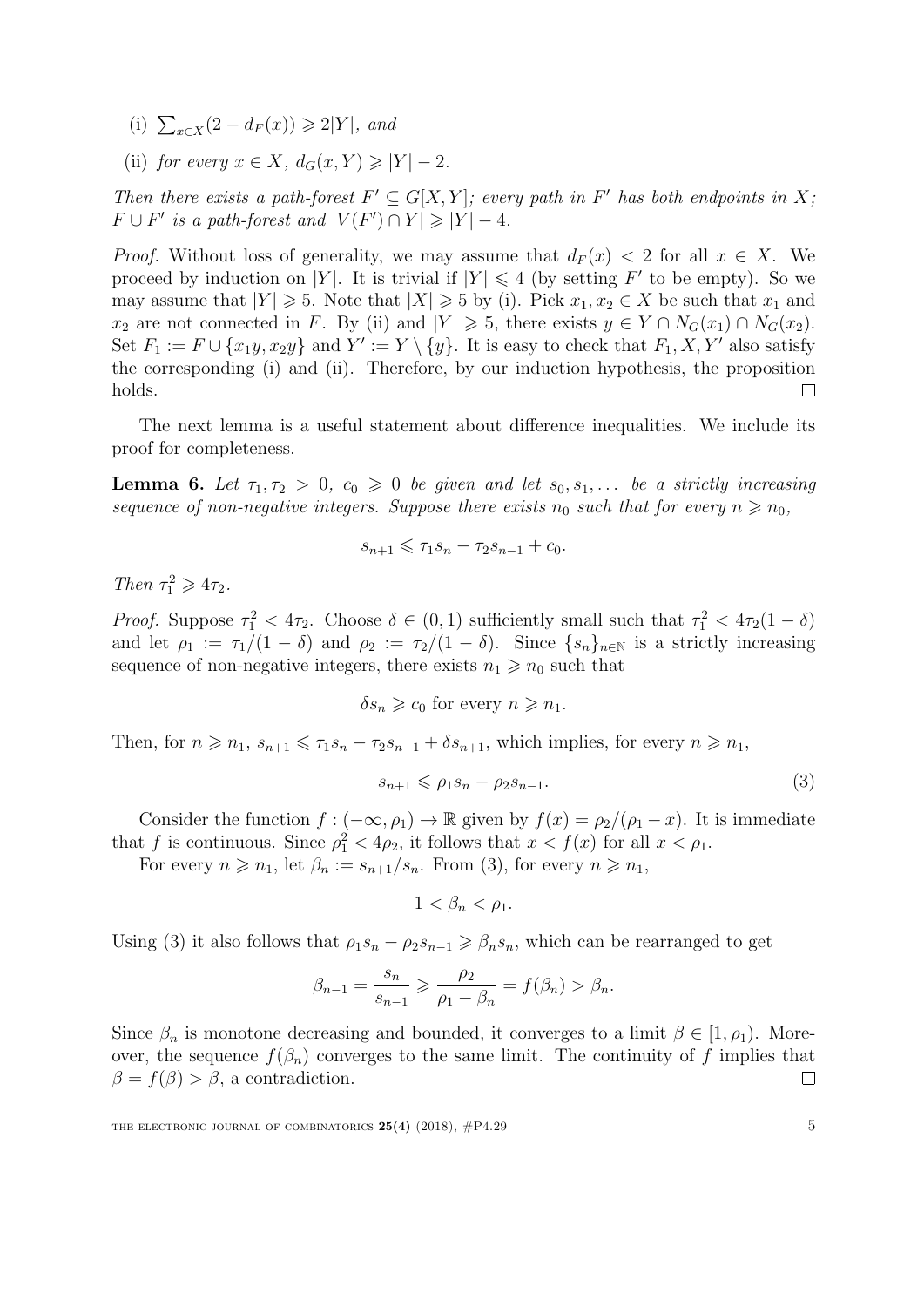#### <span id="page-6-0"></span>4 Proof of Lemma [2](#page-3-1)

#### 4.1 The path-forests algorithm

To satisfy the conditions stated in Lemma [2,](#page-3-1) we consider an algorithm that will build path-forests considering one extra vertex at a time, in increasing order.

Our algorithm is based on the following simple idea. Suppose that  $t \in \mathbb{N}$  is a red vertex and we have constructed red and blue path-forests  $F<sup>R</sup>$  and  $F<sup>B</sup>$ , respectively. We can add t to  $F<sup>R</sup>$  without any difficulty, forming a new red path-forest. We would like to add t to the blue path-forest  $F^B$  as well. However, we will add t to the blue path-forest  $F^B$ using only forward edges or only backward edges. Namely, when we say "add  $t$  to  $F^B$ using forward edges" (or backward edges), we mean to add the blue edges  $t_{j_1}, t_{j_2}$  to  $F^B$ for some blue vertices  $j_1, j_2 > t$  (or  $j_1, j_2 < t$ , respectively). We remark that the red (or blue) path-forest will contain all the red (or blue) vertices that have been considered so far, but it might be possible that some vertices are never included in the path-forest of the opposite colour.

Here we give an outline of Algorithm [7.](#page-7-0) There is a positive even integer  $\ell$  which will be chosen before running the algorithm. The algorithm will consider each  $t \in \mathbb{N}$  in order to decide whether to add it to the path-forest of the opposite colour by using forward or backward edges, with a preference toward forward edges. In fact, the algorithm will add a vertex using forward edges straight away, if possible, but will only add vertices using backward edges in batches. Roughly speaking,  $A_t^R$  will be an (ordered) set of red vertices  $v \in [t]$  such that v is joined to almost all blue vertices  $w > v$  with red edges. Once  $A_t^R$  is large enough, we will set aside a subset  $\Omega^R$  of  $A_t^R$  "of size  $\ell$ ", which will be the 'smaller' endpoints of the backward edges. We continue the algorithm and collect a set  $\Gamma^B$  of blue vertices, which could not be included in the red path-forest by using red forward edges. Once  $\Gamma^B$  has  $\ell$  vertices, we then add most of the vertices of  $\Gamma^B$  into the red path-forest using red backward edges between  $\Omega^R$  and  $\Gamma^B$ .

During the course of the algorithm, we will also construct a function  $\varphi : \mathbb{N} \to \mathbb{N}$ , which will help us to define the sets  $A_t^R$ ,  $A_t^B$  at any given step. The role of  $\varphi$  is the following: a red vertex t will be part of  $A_t^R$  only when  $t' \geq \varphi(t)$ , similarly with the blue vertices. Imprecisely speaking, for a red vertex we would like  $\varphi(t)$  to be "the last" of the blue vertices connected to  $t$  via forward blue edges (this makes sense since the colouring is restricted); if no such blue vertices exist we just define  $\phi(t) = t$ . If  $t' = \varphi(t)$  is chosen like this, then when the algorithm reaches step  $t'$ , the red vertex  $t$  will now be connected to "most" of the upcoming blue vertices using only red edges, which makes  $t$  suitable to belong in  $A_{t'}^R$ .

Before presenting the algorithm, we will need the following notation. Suppose that after round number t, we have constructed red and blue path-forests  $F_t^R$  and  $F_t^B$ , respectively. Given an ordered vertex set  $V = \{v_i : i \in [n]\}$  and  $* \in \{R, B\}$ , define

$$
\rho_t^*(V) := \sum_{v \in V} (2 - d_{F_t^*}(v)).
$$

We view  $\rho_t^*(V)$  to be the number of additional degree that we can (theoretically) add to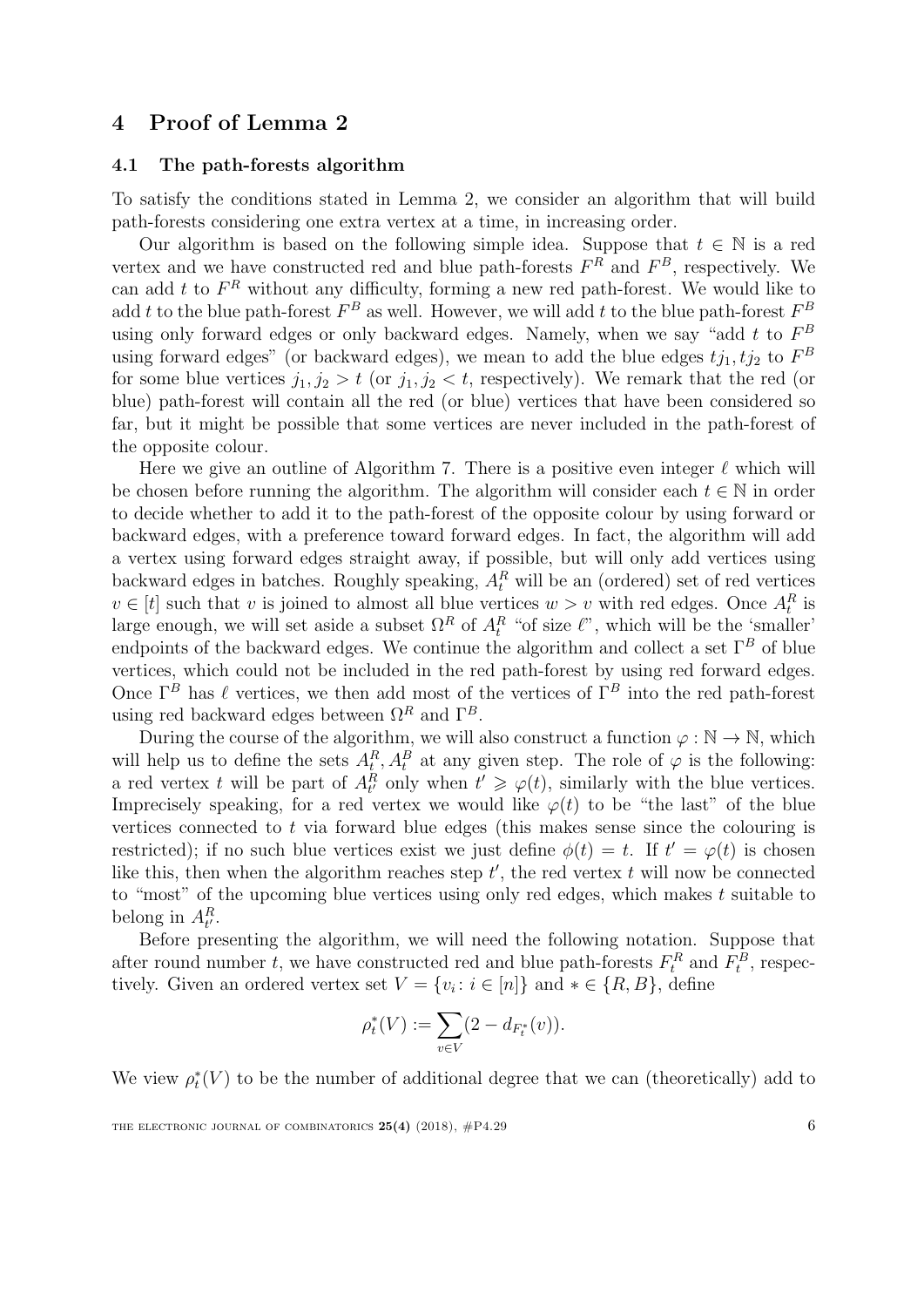V while keeping  $F_t^*$  being a path-forest. Suppose an even  $\ell \in \mathbb{N}$  is given and  $V = \{v_i :$  $i \in [n]$ . If  $\rho_t^*(V) \geq \ell$ , then we define  $\sigma_t^*(V)$  in the following way: let  $s \in [n]$  be minimal such that  $\rho_t^*({v_i : i \in [s]}) \geq \ell$  and then select  $V' \subseteq {v_i : i \in [s]} \subseteq V$  to be minimal with respect to inclusion such that  $\rho_t^*(V') \geq \ell$ ; and let  $\sigma_t^*(V) := V'$ . Note that, by choice,  $d_{F_t^*}(v) \leq 1$  for all  $v \in V'$ . Note as well that  $\rho_t^*(\sigma_t^*(V)) \in \{\ell, \ell+1\}$ . (Referring to the outline above, we will set  $\Omega^R = \sigma_t^*(A_t^R)$ .)

We make the following crucial definition. For all  $* \in \{R, B\}$  and  $t \in \mathbb{N}$ , we define

$$
c_t^*:=|V(F_t^*)\cap[t]|.
$$

We are now ready to describe the algorithm. We will verify that this algorithm is well-defined in Lemma [8.](#page-8-0)

<span id="page-7-0"></span>**Algorithm 7.** Fix an even  $\ell \in \mathbb{N}$ . Given any restricted 2-edge-colouring of  $K_{\mathbb{N}}$ , we now construct monochromatic path-forests as follows. Initially, let  $F_0^*, A_0^*, \Omega_0^*, \Gamma_0^*, \varphi_0$  be empty for all  $* \in \{R, B\}$ . Now suppose that we are at round number  $t \geq 1$ , and we have already constructed monochromatic path-forests  $F_{t-1}^*$ , an ordered vertex subset  $A_{t-1}^*$ , vertex subsets  $\Omega_{t-1}^*$ ,  $\Gamma_{t-1}^*$  for  $* \in \{R, B\}$  and a function  $\varphi_{t-1} : [t-1] \to \mathbb{N}$ .

We now construct  $F_t^*, A_t^*, \Omega_t^*, \overline{\Gamma_t^*, \varphi_t}$  as follows by considering the vertex  $t \in \mathbb{N}$ . Suppose  $t \in R$  (and if  $t \in B$ , interchange the roles of R and B in what follows). Our algorithm works in four steps.

#### Step 1: Adding t to the red path-forest.

Set  $F_t^R := F_{t-1}^R \cup t$ .

#### Step 2: Updating available and waiting blue vertices.

Let  $A_t^B$  be obtained from  $A_{t-1}^B$  by adding the vertices  $v \in [t-1]$  with  $\varphi_{t-1}(v) = t$  at the end of the ordering and  $\Gamma_t^B := \Gamma_{t-1}^B$ . If  $\rho_{t-1}^B(A_t^B) \geq \ell$  and  $\Omega_{t-1}^B = \emptyset$ , then set  $\Omega_t^B := \sigma_{t-1}^B(A_t^B)$ ; otherwise set  $\Omega_t^B := \Omega_{t-1}^B$ .

#### <span id="page-7-1"></span>Step 3: Classifying t.

We now classify  $t$  into one of four types, which will use to determine whether (and how) t can be added to the blue path-forest  $F_{t-1}^B$ . Let  $J := \{v \in N_{K_{\mathbb{N}}}^B(t, B \setminus [t]) : d_{F_{t-1}^B}(v) < 2\}.$ That is,  $J$  is the blue neighbourhood of  $t$ , that theoretically we can use to attach  $t$  to  $F_{t-1}^B$  using blue forward edges without creating a vertex of degree 3. If  $\Omega_t^B \neq \emptyset$ , then we set  $t_{\Omega}$  to be the smallest  $t_{\Omega}$  such that  $\Omega_{t_{\Omega}}^B = \Omega_t^B$ . We say that t is

- of type W if  $|J| \geq 3$ ;
- of type X if  $|J| \leq 2$  and  $\Omega_t^B = \varnothing$ ;
- of type Y if  $|J| \leq 2$ ,  $\Omega_t^B \neq \emptyset$  and  $d_{F_{t_0}^R}(t) < 2$ ;
- of type Z if  $|J| \leq 2$ ,  $\Omega_t^B \neq \emptyset$  and  $d_{F_{t_2}^R}(t) = 2$ .

#### Step 4: Trying to add  $t$  to the blue path-forest.

Depending on the type of  $t$ , we have three different cases.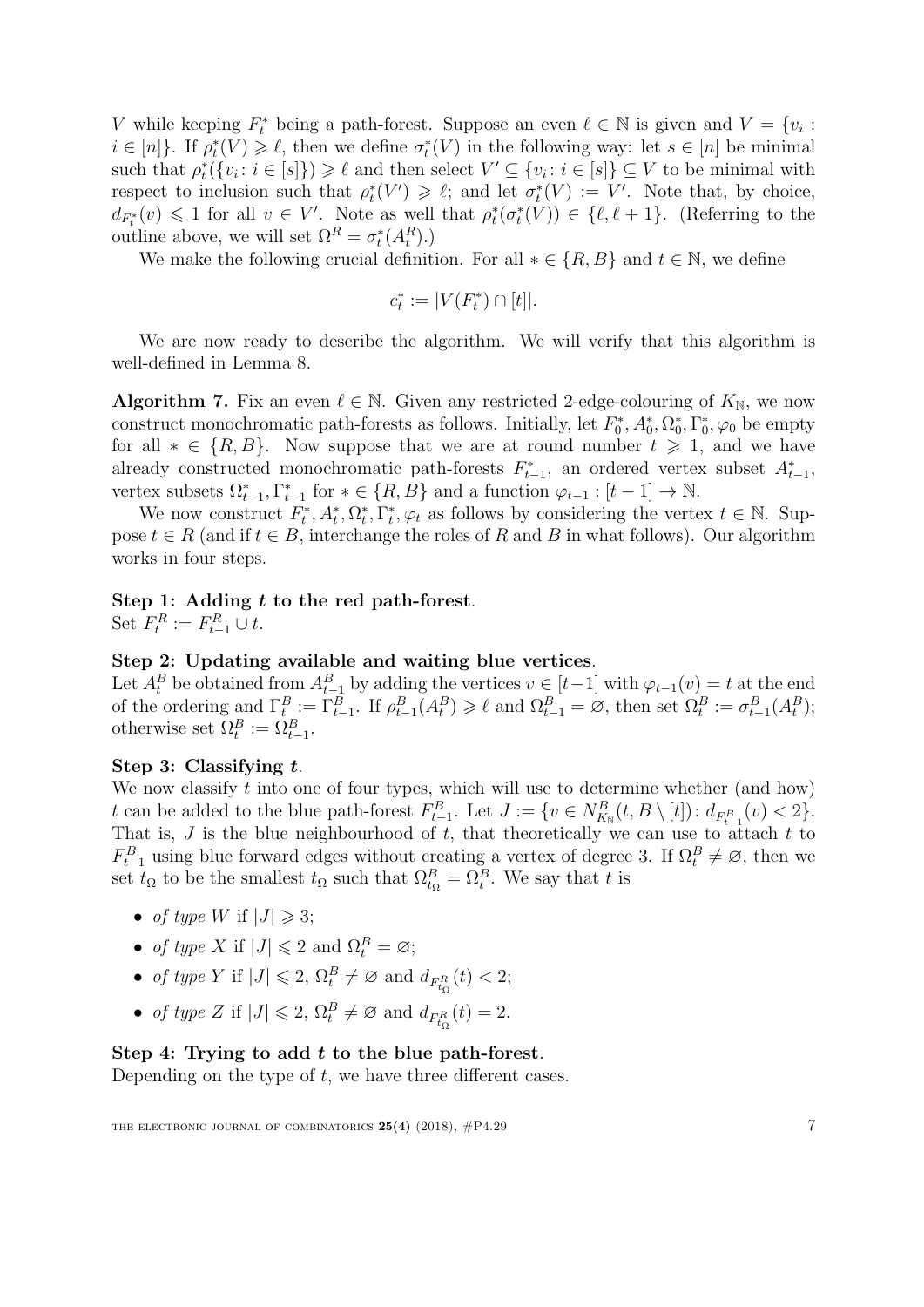#### <span id="page-8-4"></span>Step 4a:  $t$  is of type  $W$ .

We add t to  $F_t^B$  using forward edges. By Proposition [4](#page-4-3) (with  $F_{t-1}^B, J, t$  playing the roles of  $F, J, x$ ) there exist  $j_1, j_2 \in J$  such that  $F_{t-1}^B \cup \{tj_1, tj_2\}$  is a blue path-forest. Further choose  $j_1$  and  $j_2$  such that min $\{j_1, j_2\}$  is maximised (which is well-defined as  $t \in R$  and the colouring is restricted, so  $J \subseteq N_{K_{\mathbb{N}}}^B(t)$  is finite). Define  $\varphi_t(t) = \min\{j_1, j_2\}$  and  $\varphi_t(i) = \varphi_{t-1}(i)$  for all  $i \in [t-1]$ . Set  $F_t^B := F_{t-1}^B \cup \{tj_1, tj_2\}$ ,  $A_t^R := A_{t-1}^R$ ,  $\Omega_t^R := \Omega_{t-1}^R$  and  $\Gamma_t^R := \Gamma_{t-1}^R$ .

#### <span id="page-8-1"></span>Step 4b:  $t$  is of type  $X$  or  $Z$ .

In this case, we will not add t to  $F_{t-1}^B$  at all. Define  $\varphi_t(t) = t$  and  $\varphi_t(i) = \varphi_{t-1}(i)$  for all  $i \in [t-1]$ . Set  $F_t^B := F_{t-1}^B$ . Let  $A_t^R$  be obtained from  $A_{t-1}^R$  by adding t to the end of the ordering. If  $\rho_t^R(A_t^R) \geq \ell$  and  $\Omega_{t-1}^R := \emptyset$ , set  $\Omega_t^R := \sigma_t^R(A_t^R)$ ; otherwise set  $\Omega_t^R := \Omega_{t-1}^R$ . Finally, set  $\Gamma_t^R := \Gamma_{t-1}^R$ .

#### <span id="page-8-5"></span>Step 4c:  $t$  is of type  $Y$ .

In this case, we will try to add  $t$  to  $F_t^B$  using backwards edges if  $\Gamma_t^R$  has reached the correct size. Define  $\varphi_t$ ,  $A_t^R$  and  $\Omega_t^R$  as in Step [4b.](#page-8-1)

If  $|\Gamma_{t-1}^R \cup t| < \ell/2$ , then set  $F_t^B := F_{t-1}^B$  and  $\Gamma_t^R := \Gamma_{t-1}^R \cup t$  and finish this step.  $t$   $\cdot$  −  $\Gamma$ <sub>t−1</sub> and  $\Gamma$ <sub>t</sub> Otherwise, we have  $|\Gamma_{t-1}^R \cup t| = \ell/2$ . By Proposition [5](#page-4-4) (with  $F_{t-1}^B, \Omega_t^B, \Gamma_{t-1}^R \cup t$  playing the roles of  $F, X, Y$ , we obtain a blue path-forest  $F'$  such that  $F_{t-1}^B \cup F'$  is a blue pathforest which covers all but at most 4 vertices of  $\Gamma_{t-1}^R \cup t$ . Let  $F_t^B := F_{t-1}^B \cup F'$ . Adding the new blue edges to form  $F_t^B$  means we need to redefine  $\Omega_t^B$  accordingly, as follows: if  $\rho_t^B(A_t^B) \geq \ell$ , then redefine  $\Omega_t^B := \sigma_t^B(A_t^B)$ ; otherwise redefine  $\Omega_t^B := \emptyset$ . Finally, define  $\Gamma_t^R := \varnothing.$ 

#### 4.2 Correctness and analysis of the algorithm

First we show that Algorithm [7](#page-7-0) is well-defined. For  $t \in \mathbb{N}$ , define  $W_t^R$  (and  $W_t^B$ ) to be the set of vertices  $v \in [t] \cap R$  (and  $v \in [t] \cap B$ , respectively) of type W, as in Step [3](#page-7-1) of Algorithm [7.](#page-7-0) Similarly, define  $X_t^*, Y_t^*, Z_t^*$  for  $* \in \{R, B\}.$ 

<span id="page-8-0"></span>**Lemma 8.** Let  $\ell \in \mathbb{N}$  be even. Then Algorithm [7](#page-7-0) is well defined.

*Proof.* Suppose that  $K_N$  has a restricted 2-edge-colouring. We prove by induction on t that  $F_t^*, \Omega_t^*, \Gamma_t^*, A_t^*, \varphi_t, W_t^*, X_t^*, Y_t^*, Z_t^*$  given by Algorithm [7](#page-7-0) satisfy the following properties (and similar statements hold if we interchange  $R$  and  $B$ ):

<span id="page-8-2"></span>(i)  $\varphi_t(i) \geq i$  for all  $i \in [t]$  and  $\varphi_t(i) = \varphi_{t-1}(i)$  for all  $i \in [t-1]$ ;

(ii) if 
$$
i \in R \cap [t]
$$
 and  $\varphi_t(i) > i$ , then  $\varphi_t(i) \in B$ ;

- (iii)  $A_t^R, \Omega_t^R, \Gamma_t^R, \subseteq R \cap [t], \Omega_t^R \subseteq A_t^R$  and  $A_{t-1}^R \subseteq A_t^R$ ;
- <span id="page-8-3"></span>(iv)  $\{\varphi_t(v): v \in A_t^R\} \subseteq [t];$
- (v) if  $\Omega_t^R \neq \emptyset$ , then  $\rho_t^R(\Omega_t^R) \in \{\ell, \ell + 1\};$
- (vi)  $|\Gamma_t^R| < \ell/2;$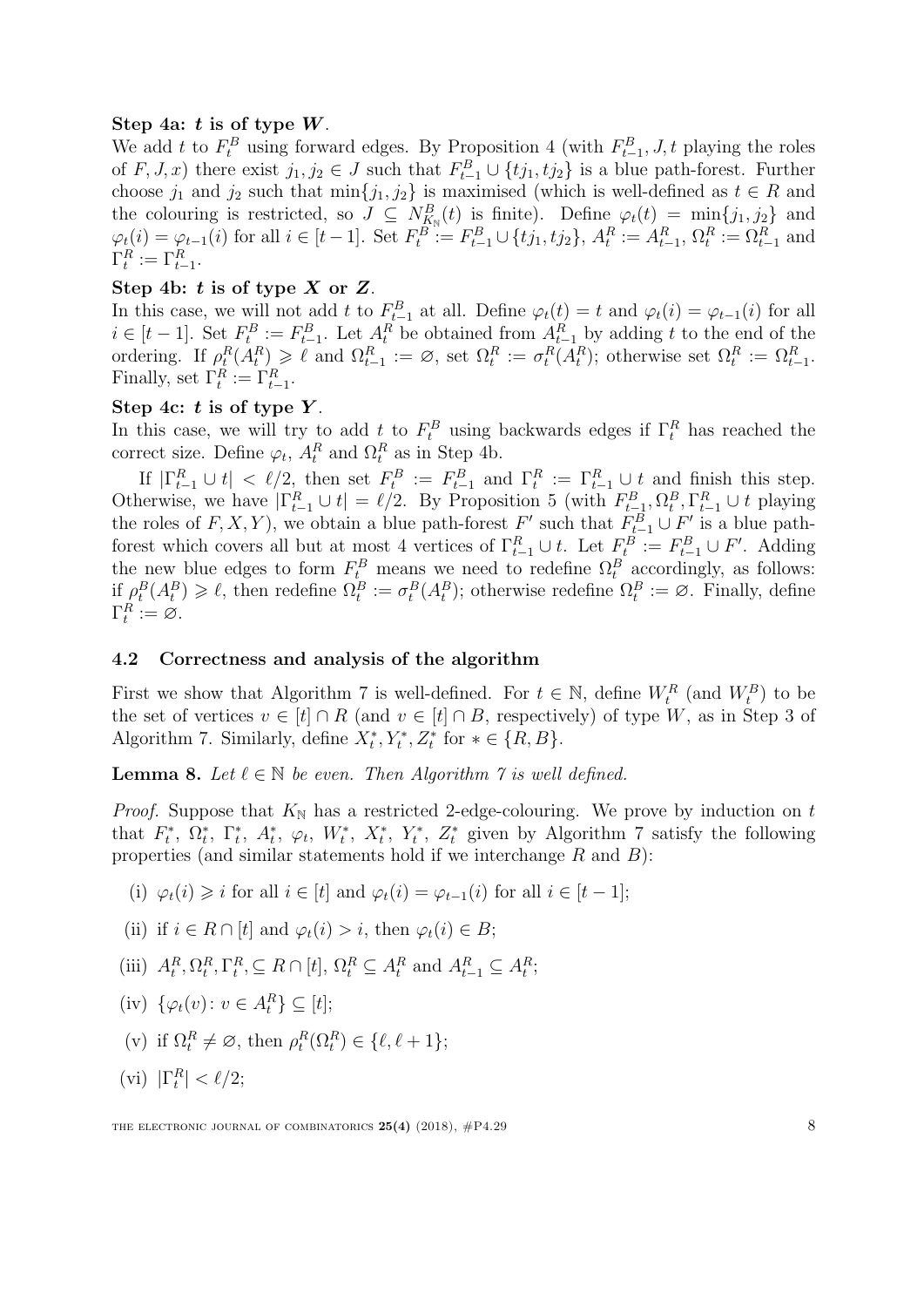- <span id="page-9-0"></span>(vii) if  $y > t$  and  $y \in R$ , then  $y \notin V(F_t^B);$
- <span id="page-9-1"></span>(viii) if  $\Omega_t^R, \Gamma_t^B \neq \emptyset$ , then  $\max \Omega_t^R \leq \max \{ \varphi_t(v) : v \in \Omega_t^R \}$  <  $\min \Gamma_t^B$  and for all  $v \in \Omega_t^R$ ,  $d_{K_{\mathbb{N}}}^{B}(v,\Gamma_t^B)\leqslant 2.$

Note that these properties imply the lemma. By our construction,  $(i)$ – $(vii)$  hold.

To see [\(viii\),](#page-9-1) let  $t_{\Omega}$  to be the smallest  $t_{\Omega}$  such that  $\Omega_{t_{\Omega}}^R = \Omega_t^R$ . Consider any  $v \in \Omega_t^R$ . Clearly  $v \leq \varphi_t(v) \leq t_\Omega \leq \min \Gamma_t^B$  by [\(i\)](#page-8-2) and [\(iv\).](#page-8-3) So the first assertion of [\(viii\)](#page-9-1) holds. Let  $J := \{j' \in N_{K_{\mathbb{N}}}^B(v, B \setminus [v]) : d_{F_{v-1}^B}(j') < 2\}$ , which is J defined at round number v. For all  $u \in \Gamma_t^B \subseteq Y_t^B$ , we have  $d_{F_{v-1}^B}(u) \leq d_{F_{t_0}^B}(u) < 2$ . Hence  $\Gamma_t^B \subseteq J$ . If v is not of type X, then  $d_{K_{\mathbb{N}}}^{B}(v, \Gamma_{t}^{B}) \leq d_{K_{\mathbb{N}}}^{B}(v, J) \leq 2$ . If v is of type X, then  $d_{K_{\mathbb{N}}}^{B}(v, \Gamma_{t}^{B}) \geq 3$  would contradict the maximality of  $\varphi_t(v)$  in Step [4a.](#page-8-4) Hence we have  $d_{K_N}^B(v, \Gamma_t^B) \leq 2$  for all  $v \in \Omega_t^R$ .

Recall that for every  $*\in \{R, B\}$  and  $t \in \mathbb{N}$ ,  $c_t^* = |V(F_t^*) \cap [t]|$ . In the next two lemmas, we collect some useful information from the algorithm.

<span id="page-9-8"></span>**Lemma 9.** Let  $\ell \in \mathbb{N}$  be even. Suppose that  $K_{\mathbb{N}}$  has a restricted 2-edge-colouring. Let  $F_t^*, \ \Omega_t^*, \ \Gamma_t^*, \ A_t^*, \ \varphi_t, \ W_t^*, \ X_t^*, \ Y_t^*, \ Z_t^* \$ be as defined by Algorithm [7.](#page-7-0) Then the following holds for all  $t \in \mathbb{N}$  (and similar statements hold if we interchange R and B):

- <span id="page-9-2"></span>(i)  $|R \cap [t]| = |W_t^R| + |X_t^R| + |Y_t^R| + |Z_t^R|;$
- (ii)  $F_t^R, W_t^R, X_t^R, Y_t^R, Z_t^R$  are nested;
- <span id="page-9-10"></span>(iii) if there exists  $t' \geq t$  such that  $\Omega_{t''}^B \neq \emptyset$  for all  $t \leq t'' \leq t'$ , then  $X_t^R = X_{t'}^R$ ,
- <span id="page-9-7"></span>(iv) if  $v \in V(F_t^R)$  with  $v > t$ , then  $v \in R$  and  $N_{F_t^R}(v) \subseteq W_t^B$ ;
- <span id="page-9-9"></span>(v) if  $v \in B$  with  $d_{F_t^R}(v) > 0$ , then  $v \in W_t^B \cup Y_t^B$ ;
- <span id="page-9-3"></span>(vi) if  $\rho_t^R(A_t^R) \ge \ell$ , then  $\Omega_t^R \neq \emptyset$ ;
- <span id="page-9-4"></span>(vii)  $c_t^R \geq (1 - 8/\ell)(t - |Z_t^B| - |X_t^B|) - \ell/2;$
- <span id="page-9-5"></span>(viii)  $2|Y_t^B \setminus Y_t^B| \geq \rho_t^R(A_t^R) - \rho_{t'}^R(A_t^R)$  for  $t' \geq t$ ;
- <span id="page-9-6"></span>(ix) if  $\rho_{t'-1}^R(A_t^R) \geq \ell$  for some  $t' \geq t$ , then  $|Z_{t'}^B| \leq |W_t^R|$ .

*Proof.* Note that  $(i)$ – $(vi)$  hold by our construction.

Now we prove [\(vii\).](#page-9-4) By our construction, we have  $W_t^B, R \cap [t] \subseteq V(F_t^R)$ . Partition  $Y_t^B$ into  $\Gamma'_1, \Gamma'_2, \ldots, \Gamma'_s, \Gamma'_{s+1}$  (with  $\Gamma'_{s+1}$  possibly empty) such that, for all  $i \in [s], |\Gamma'_i| = \ell/2$ ,  $\max \Gamma'_i < \min \Gamma'_{i+1}$  and  $|\Gamma'_{s+1}| < l/2$ . In other words,  $\Gamma'_1, \Gamma'_2, \ldots, \Gamma'_s, \Gamma'_{s+1}$  is a partition of  $Y_t^B$  into sets of 'consecutive'  $\ell/2$  vertices. Consider any  $i \in [s]$ . Let  $t_i := \max \Gamma'_i$ . Since  $t_i \in Y_{t_i}^B$ , Step [4c](#page-8-5) implies that we have  $|\Gamma_{t_i-1}^B| = \ell/2 - 1$ ,  $\Gamma_{t_i-1}^B \cup t_i = \Gamma_i'$  and  $\Gamma_{t_i}^B = \varnothing$ . Moreover, all but at most 4 vertices of  $\Gamma_i$  are added to  $F_t^R$  (at round number  $t_i$ ). Therefore,

$$
c_t^R = |V(F_t^R) \cap [t]| \geq |R \cap [t]| + |W_t^B| + \sum_{i \in [s]} (|\Gamma'_i| - 4)
$$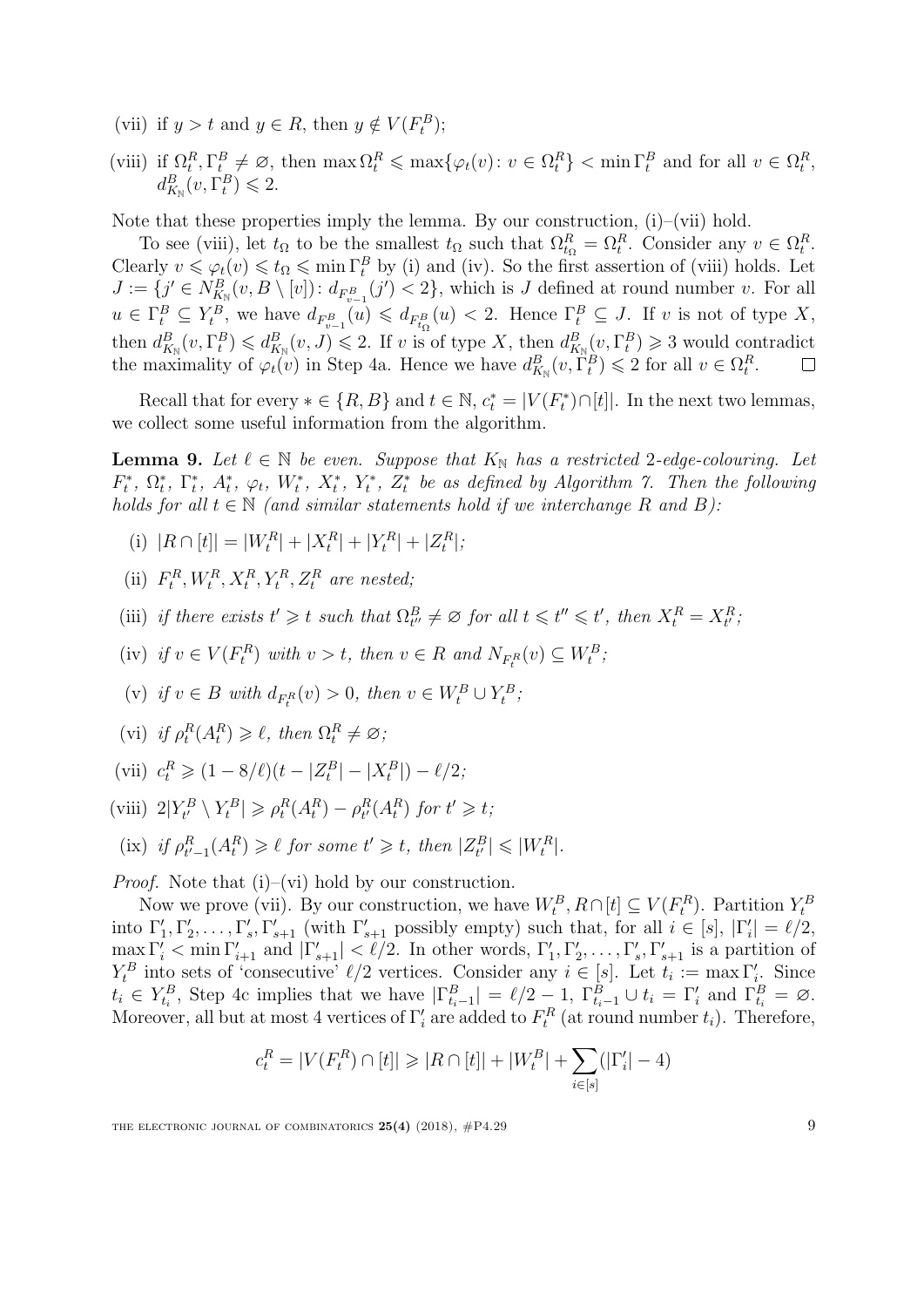$$
= |R \cap [t]| + |W_t^B| + \sum_{i \in [s]} (1 - 8/\ell)|\Gamma'_i|
$$
  
\n
$$
\geq |R \cap [t]| + |W_t^B| + (1 - 8/\ell)(|Y_t^B| - \ell/2)
$$
  
\n
$$
\geq (1 - 8/\ell)(t - |X_t^B| - |Z_t^B|) - \ell/2.
$$

Hence [\(vii\)](#page-9-4) holds.

To see [\(viii\),](#page-9-5) note that  $\rho_{t''}^R(A_t^R)$  is a decreasing sequence in  $t''$  and it decreases if and only if we join some vertices of  $A_t^R$  to some vertices in  $Y_t^B \setminus Y_t^B$  with red edges to form the red path-forest. Each such vertex of  $y \in Y_t^B \setminus Y_t^B$  reduces  $\rho_t^R(A_t^B)$  by at most 2.

To see [\(ix\),](#page-9-6) since  $\rho_{t'-1}^R(A_t^R) \geq \ell$  for some  $t' \geq t$ , we have  $\Omega_{t''}^R \subseteq A_t^R$  for all  $t \leq t'' < t'$ . Note that

$$
\max_{v \in \Omega^R_{t''}} \{ \varphi_{t''}(v) \} \le \max_{v \in A^R_t} \{ \varphi_{t''}(v) \} \le t.
$$

Consider any  $z \in Z_{t'}^B$ . By Step [3](#page-7-1) of Algorithm [7,](#page-7-0) this means that  $d_{F_t^B}(z) = 2$ . Hence  $d_{F_t^B}(z) = 2$  for all  $z \in Z_{t'}^B$ . By [\(iv\),](#page-9-7)  $N_{F_t^B}(z) \subseteq W_t^R$  for all  $z \in Z_{t'}^B$ . By counting the number of edges in  $F_t^B[Z_t^B, W_t^R]$ , we have

$$
2|Z_{t'}^B| = e(F_t^B[Z_{t'}^B,W_t^R]) \leqslant 2|W_t^R|
$$

implying [\(ix\).](#page-9-6)

<span id="page-10-4"></span>**Lemma 10.** Let  $\ell \in \mathbb{N}$  be even. Suppose that  $K_{\mathbb{N}}$  has a restricted 2-edge-colouring. For all  $t \in \mathbb{N}$ , let  $F_t^*, \Omega_t^*, \Gamma_t^*, A_t^*, \varphi_t, W_t^*, X_t^*, Y_t^*, Z_t^*$  be as defined by Algorithm [7.](#page-7-0) Then there exist  $Y_t^* \subseteq D_t^* \subseteq W_t^* \cup Y_t^*$  for all  $t \in \mathbb{N}$  and  $* \in \{R, B\}$  such that (where similar statements hold if we interchange  $R$  and  $B$ ):

- <span id="page-10-0"></span>(i)  $\rho_{t'}^R(A_{t'}^R) - \rho_t^R(A_t^R) \leq 2|D_{t'}^R \setminus D_t^R| + 2|X_{t'}^R \setminus X_t^R|$ , for every  $t' \geq t$ ;
- <span id="page-10-1"></span>(ii)  $2|D_t^B| \geq 2|D_t^R \cup X_t^R \cup Z_t^R| - \rho_t^R(A_t^R);$

<span id="page-10-2"></span>
$$
\text{(iii)}~~\textit{if}~\rho_{t'-1}^B(A_t^B) \geqslant \ell~\textit{for some}~t' \geqslant t,~\textit{then}~2|D_t^B| \geqslant 2|D_t^R|+|X_{t'}^R \cup Z_{t'}^R|-\rho_t^R(A_t^R);
$$

<span id="page-10-3"></span>(iv) 
$$
c_t^R + c_t^B + \frac{1}{2}\rho_t^R(A_t^R) + \frac{1}{2}\rho_t^B(A_t^B) \ge 2(1 - 8/\ell)t - \ell.
$$

*Proof.* Let  $U_t^R := \{w \in W_t^R \colon \varphi_t(w) \leq t\}$ . Let  $D_t^R := U_t^R \cup Y_t^R$ . Note that  $A_t^R =$  $D_t^R \cup X_t^R \cup Z_t^R$  (here we view  $A_t^R$  as an unordered set). Hence

$$
\rho_t^R(A_t^R) = \rho_t^R(D_t^R) + \rho_t^R(X_t^R) + \rho_t^R(Z_t^R) = \rho_t^R(D_t^R) + \rho_t^R(X_t^R). \tag{4}
$$

as  $d_{F_t^R}(z) = 2$  for all  $z \in Z_t^R$ . Note that  $U_t^R \subseteq U_{t'}^R$  for  $t < t'$ . Hence

$$
\rho_{t'}^R(A_{t'}^R) = \rho_{t'}^R(D_{t'}^R) + \rho_{t'}^R(X_{t'}^R) = \rho_{t'}^R(D_{t'}^R \setminus D_t^R) + \rho_{t'}^R(X_{t'}^R \setminus X_t^R) + \rho_{t'}^R(A_t^R) \n\leq 2|D_{t'}^R \setminus D_t^R| + 2|X_{t'}^R \setminus X_t^R| + \rho_{t}^R(A_t^R)
$$

implying [\(i\).](#page-10-0)

THE ELECTRONIC JOURNAL OF COMBINATORICS  $25(4)$  (2018),  $\#P4.29$  10

 $\Box$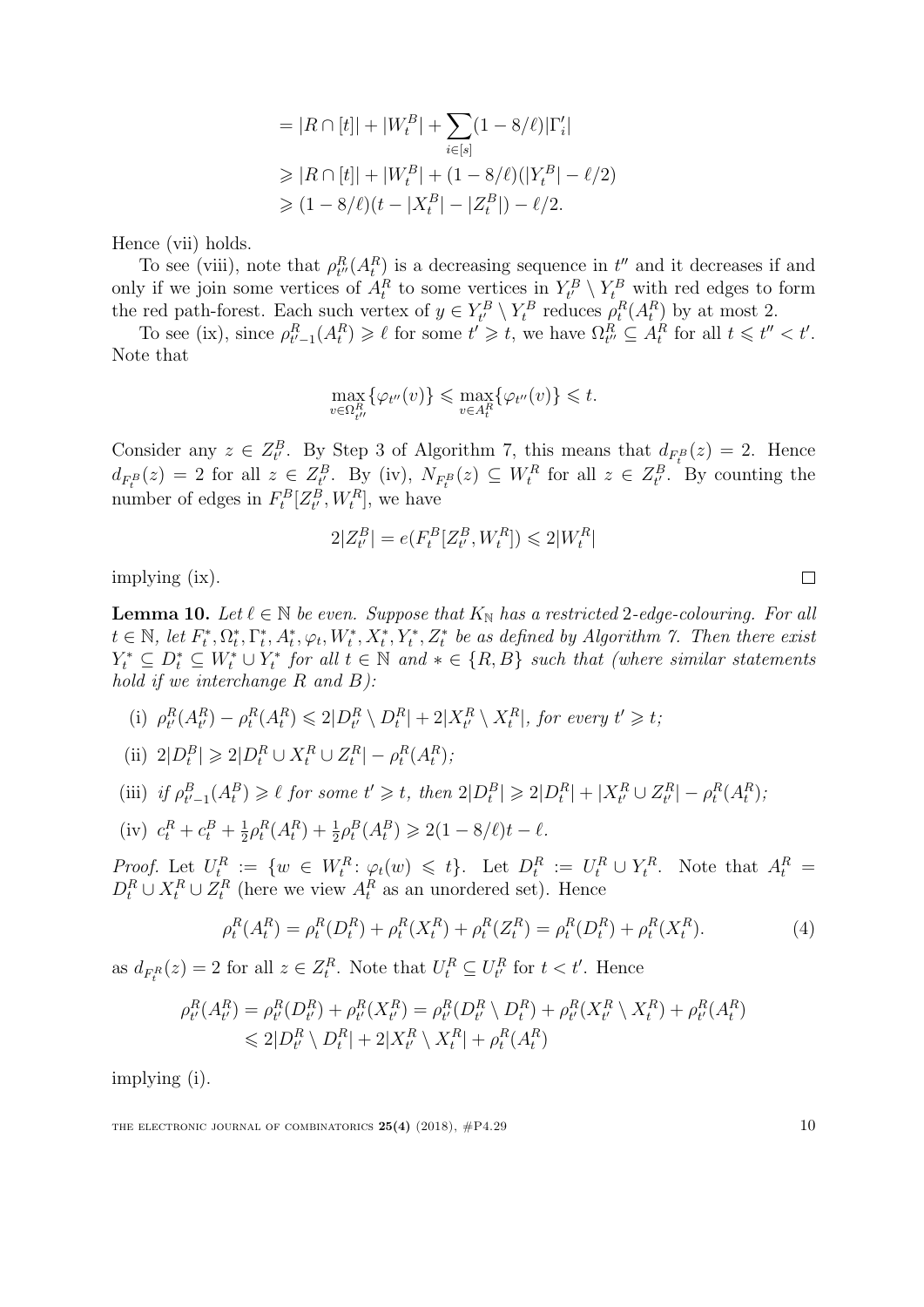Let  $G_t^R := F_t^R[\{1, \ldots, t\}].$  Since  $F_t^R$  is a red path-forest,  $G_t^R$  is a bipartite graph with vertex classes  $R' \subseteq R \cap [t]$  and  $B' \subseteq B \cap [t]$ . If  $v \in B$  with  $d_{F_t^R}(v) > 0$ , then  $v \in W_t^B \cup Y_t^B$ by Lemma [9](#page-9-8)[\(v\).](#page-9-9) If  $v \in W_t^B$  with  $d_{F_t^R}(v) > 0$ , then we must have  $\varphi_t(v) \leq t$  and so  $v \in U_t^B$ . Hence if  $v \in B$  with  $d_{F_t^R}(v) > 0$ , then  $v \in D_t^B$ . Therefore,

<span id="page-11-0"></span>
$$
e(G_t^R) \leq 2|D_t^B|.\tag{5}
$$

On the other hand, since  $V(F_t^R) \cap R = R \cap [t] = V(G_t^R) \cap R$ ,

$$
e(G_t^R) = \sum_{u \in R \cap [t]} d_{G_t^R}(u) = \sum_{u \in R \cap [t]} d_{F_t^R}(u)
$$
  
\n
$$
\geqslant \sum_{u \in D_t^R \cup X_t^R \cup Z_t^R} d_{F_t^R}(u) = 2|D_t^R \cup X_t^R \cup Z_t^R| - \rho_t^R(A_t^R).
$$

Together with [\(5\)](#page-11-0), we obtain [\(ii\).](#page-10-1)

To see [\(iii\)](#page-10-2) proceed similarly but considering the graph  $F_t^R[\{1,\ldots,t\} \cup X_{t'}^R \cup Z_{t'}^R]$ . Lemma [9](#page-9-8)[\(vi\)](#page-9-3) and [\(iii\)](#page-9-10) imply that  $X_t^R \setminus X_t^R = \varnothing$ ; together with Lemma 9[\(iv\)](#page-9-7) it implies that for every  $u \in Z_{t'}^R$ ,  $N_{F_t^R}(u) \subseteq W_t^B$  and  $d_{F_t^R}(u) = 2$ . Counting the edges of  $F_t^R[\{1, \ldots, t\} \cup$  $X_{t'}^R \cup Z_{t'}^R$  in two different ways, as before, gives the desired inequality.

By adding [\(ii\)](#page-10-1) and its analogus version, we get

<span id="page-11-1"></span>
$$
\frac{1}{2}\rho_t^R(A_t^R) + \frac{1}{2}\rho_t^B(A_t^B) \ge |X_t^R \cup Z_t^R \cup X_t^B \cup Z_t^B|.
$$
 (6)

Lemma [9](#page-9-8)[\(vii\)](#page-9-4) implies that

$$
c_t^R + c_t^B \ge 2(1 - 8/\ell)t - |X_t^R \cup Z_t^R \cup X_t^B \cup Z_t^B| - \ell,
$$

which together with  $(6)$  implies [\(iv\).](#page-10-3)

#### 4.3 Evolutions of  $\rho_t^R$  $_{t}^{R}(A_{t}^{R})$  and  $\rho_{t}^{B}$  $\frac{B}{t}(A_t^B)$

To prove Lemma [2,](#page-3-1) we will consider the path-forests  $F_t^R$ ,  $F_t^B$  for every  $t \geq 1$ , as constructed 10 prove Lemma 2, we will consider the path-forests  $F_t^*$ ,  $F_t^*$  for every  $t \ge 1$ , as constructed<br>by Algorithm [7.](#page-7-0) If, given ε and  $k_0$ , for some  $t \ge k_0$  we have max{ $c_t^R$ ,  $c_t^B$ } ≥ ((9+√17)/16−  $\varepsilon$ )t, then we are done. Therefore, assuming this is not the case, we will deduce information about the evolution of the parameters  $\rho_t^R(A_t^R)$  and  $\rho_t^B(A_t^B)$  whenever t increases, which we will use to finish the proof. (It also suffices to use Lemmas [9](#page-9-8) and [10](#page-10-4) instead of appealing to Algorithm [7.](#page-7-0))

First, we show that if  $\rho_t^B(A_t^B) \geq \ell$  then there exists  $t' > t$  such that  $\rho_t^B(A_t^B) < \ell$  (or we are already done). That is, almost all vertices  $A_t^B$  have degree 2 in the red path-forest at round number  $t'$ .

<span id="page-11-2"></span>**Lemma 11.** Let  $\ell \in \mathbb{N}$  be even. Suppose that  $K_{\mathbb{N}}$  has a restricted 2-edge-colouring. Let  $F_t^*, \Omega_t^*, \Gamma_t^*, A_t^*, \varphi_t, W_t^*, X_t^*, Y_t^*, Z_t^*$  be as defined by Algorithm [7.](#page-7-0) Suppose  $\rho_t^B(A_t^B) \geq \ell$ . Then there exists  $t' > t$  such that  $\rho_t^B(A_t^B) < \ell$  or  $c_{t'}^B \geq (1 - 9/\ell)t'.$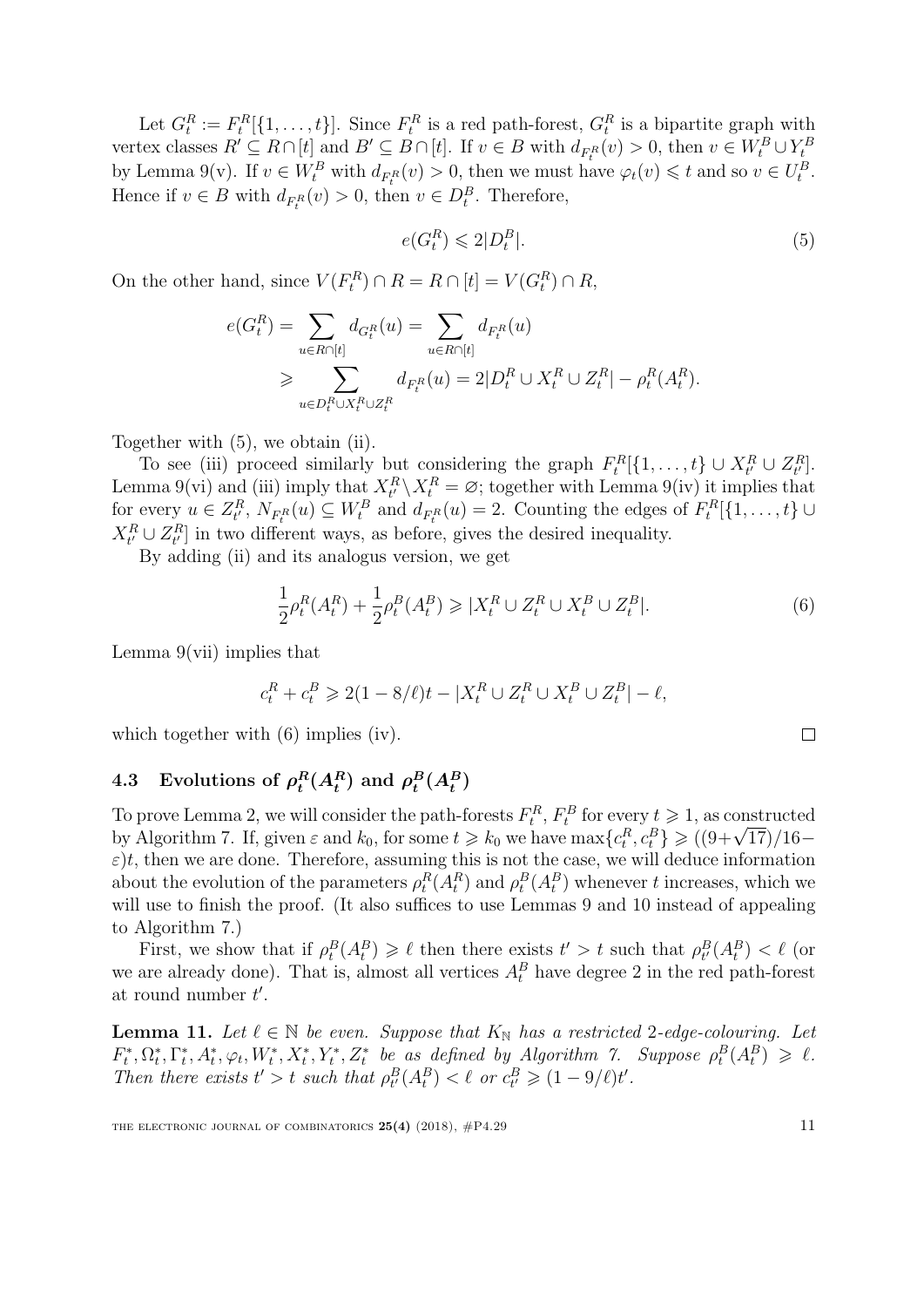*Proof.* Suppose that  $\rho_t^B(A_t^B) \geq \ell$  for all  $t' > t$  (or else we are done). By Lemma [9](#page-9-8)[\(vi\),](#page-9-3)  $\Omega_{t'}^B \neq \emptyset$  for all  $t' > t$ . Hence  $X_{t'}^R = X_t^R$  for all  $t' > t$  by Lemma [9](#page-9-8)[\(iii\).](#page-9-10) Moreover, Lemma [9](#page-9-8)[\(ix\)](#page-9-6) implies that  $|Z_t^R| \leq |W_t^B|$  for all  $t' \geq t$ . Let  $t' = \ell(t + \ell/2)$ . Lemma 9[\(vii\)](#page-9-4) implies that

$$
c_{t'}^{B} \geq (1 - 8/\ell)t' - |Z_{t'}^{R}| - |X_{t'}^{R}| - \ell/2 \geq (1 - 8/\ell)t' - |W_{t}^{B}| - |X_{t}^{R}| - \ell/2
$$
  
\n
$$
\geq (1 - 8/\ell)t' - (t + \ell/2) \geq (1 - 9/\ell)t'.
$$

<span id="page-12-3"></span>**Lemma 12.** Let  $\ell \in \mathbb{N}$  be even and  $1/t_0 \ll 1/\ell \ll \varepsilon \leq 1/2$ . Suppose that  $K_{\mathbb{N}}$  has a restricted 2-edge-colouring. Let  $F_t^*$ ,  $\Omega_t^*$ ,  $\Gamma_t^*$ ,  $A_t^*$ ,  $\varphi_t$ ,  $W_t^*$ ,  $X_t^*$ ,  $Y_t^*$ ,  $Z_t^*$  be as defined by Algorithm [7.](#page-7-0) Suppose that  $\rho_{t_0}^B(A_{t_0}^B) \geq \ell$ . Then there exists  $t' > t_0$  such that  $\rho_{t'}^B(A_{t'}^B) < \ell$ Algorithm 1. Suppose that  $p_{t_0}(A_{t_0})$ <br>or  $\max\{c_{t'}^R, c_{t'}^B\} \geqslant (2\sqrt{2}-2-\varepsilon)t'.$ 

*Proof.* Let  $\alpha := 3 - 2$ √ 2. Suppose the contrary, that is, for all  $t > t_0$  we have

$$
\rho_t^B(A_t^B) \ge \ell \text{ and } c_t^R, c_t^B \le (1 - \alpha - \varepsilon)t. \tag{7}
$$

Note that Lemma [9](#page-9-8)[\(iii\)](#page-9-10) and [\(vi\)](#page-9-3) imply that

<span id="page-12-1"></span><span id="page-12-0"></span>
$$
X_t^R = X_{t_0}^R \tag{8}
$$

for all  $t \geq t_0$ .

Given  $t_i$ , define  $t_{i+1}^R$  to be the minimum  $t > t_i$  such that  $\rho_t^R(A_{t_i}^R) < \ell$ , which exists by Lemma [11](#page-11-2) and  $1/\ell \ll \varepsilon \leq 1/2$ . Analogously, define  $t_{i+1}^B$ . Define  $t_{i+1}^B := \max\{t_{i+1}^R, t_{i+1}^B\}$ and  $t'_{i+1} := \min\{t_{i+1}^R, t_{i+1}^B\}$ . This defines sequences  $t_i, t'_i$  such that, for all  $i \geqslant 1$ ,

$$
t_{i-1} < t'_i \leqslant t_i,\\ \min\{\rho_{t'_i}^R(A_{t_{i-1}}^R),\rho_{t'_i}^B(A_{t_{i-1}}^B)\},\rho_{t_i}^R(A_{t_{i-1}}^R),\rho_{t_i}^B(A_{t_{i-1}}^B) < \ell.
$$

For convenience, let  $t_{-1} := 0$  and for every  $i \geq 0$ , let  $I_i := \{t_{i-1} + 1, \ldots, t_i\}$ . For every  $i \geqslant 0$  and  $* \in \{R, B\}$ , let

$$
x_i^* := |I_i \cap X_{t_i}^*| \text{ and } z_i^* := |I_i \cap Z_{t_i}^*|.
$$

Lemma  $9(vii)$  $9(vii)$  and  $(7)$  imply that

$$
(1 - \alpha - \varepsilon)t_i \geq c_{t_i}^R \geq (1 - 8/\ell)t_i - |Z_{t_i}^B| - |X_{t_i}^B| - \ell/2
$$
  
 
$$
\geq (1 - 8/\ell)t_i - \sum_{j \in [i]_0} (x_j^B + z_j^B) - \ell/2,
$$

and a similar inequality also holds for  $\sum_{j\in[i]_0}(x_j^R + z_j^R)$ . In summary, we have for  $* \in$  $\{R, B\},\$ 

$$
\sum_{j \in [i]_0} (x_j^* + z_j^*) \geqslant (\alpha + \varepsilon/2)t_i.
$$
\n
$$
(9)
$$

<span id="page-12-2"></span>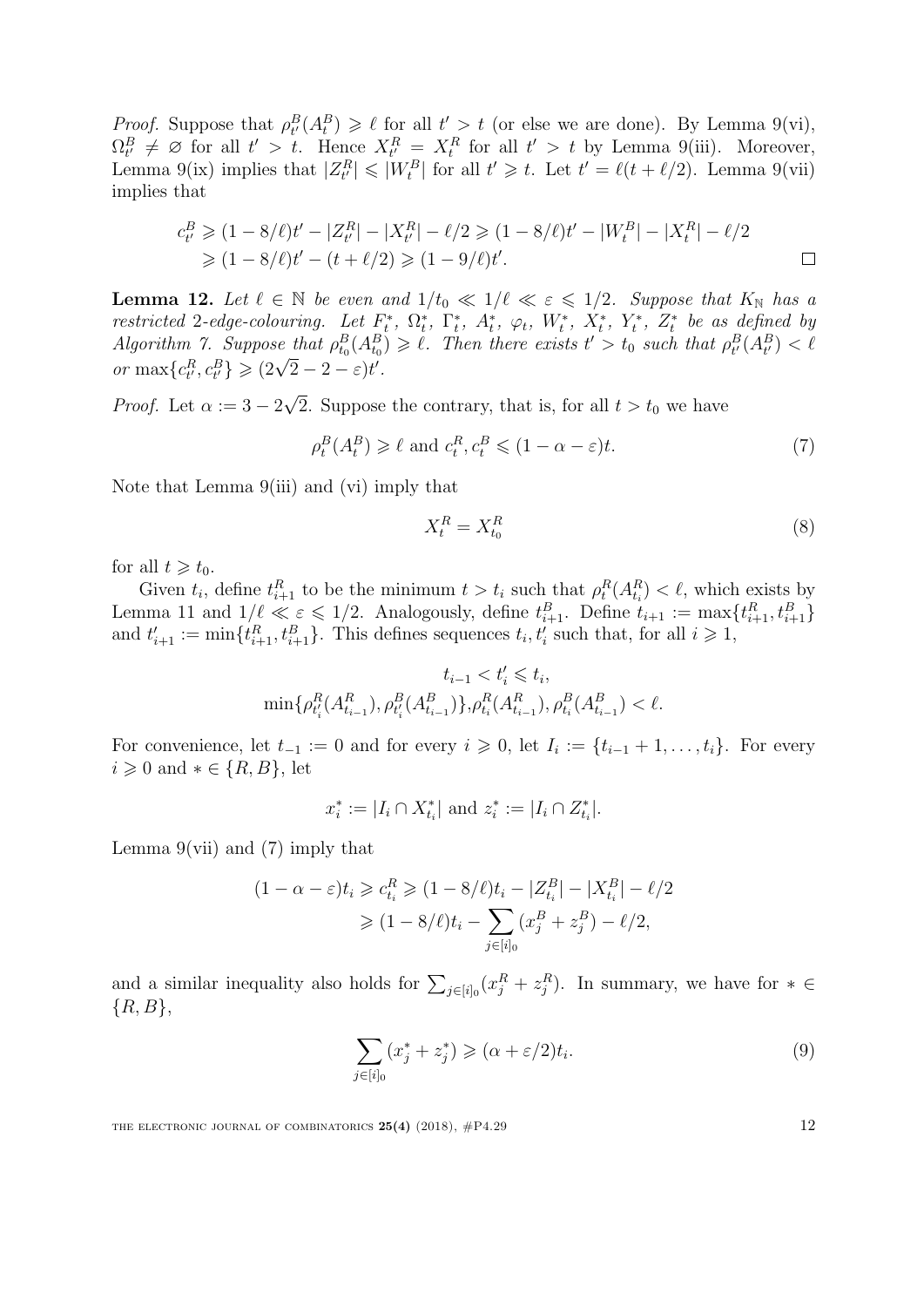Consider any  $i \geqslant 1$ . Write  $T_i := \sum_{j \in [i]_0} t_j$ . Lemma [9](#page-9-8)[\(viii\)](#page-9-5) implies that

$$
|Y_{t_i}^B \setminus Y_{t_{i-1}}^B| \geq |Y_{t_i}^B \setminus Y_{t_{i-1}}^B| \geq \frac{1}{2} (\rho_{t_{i-1}}^R (A_{t_{i-1}}^R) - \rho_{t_i}^R (A_{t_{i-1}}^R)) \geq \frac{1}{2} (\rho_{t_{i-1}}^R (A_{t_{i-1}}^R) - \ell)
$$

and a similar inequality holds for  $|Y_{t_i}^R \setminus Y_{t_{i-1}}^R|$ . Hence by combining both inequalities and using Lemma  $10(iv)$  $10(iv)$ , we have

$$
|Y_{t_i}^B \setminus Y_{t_{i-1}}^B| + |Y_{t_i}^R \setminus Y_{t_{i-1}}^R| \ge \frac{1}{2} (\rho_{t_{i-1}}^R (A_{t_{i-1}}^R) + \rho_{t_{i-1}}^B (A_{t_{i-1}}^B)) - \ell
$$
  
\n
$$
\ge 2(1 - 8/\ell)t_{i-1} - 2\ell - c_{t_{i-1}}^R - c_{t_{i-1}}^B
$$
  
\n
$$
\ge 2(\alpha + \varepsilon)t_{i-1} - 2\ell - 16t_{i-1}/\ell
$$
  
\n
$$
\ge 2(\alpha + \varepsilon/2)t_{i-1},
$$

where the last inequality follows from  $1/t_{i-1} \leq 1/t_0 \ll 1/\ell \ll \varepsilon$ . Hence, for all  $i \geq 0$ ,

<span id="page-13-0"></span>
$$
|Y_{t_i}^B \cup Y_{t_i}^R| \geqslant 2(\alpha + \varepsilon/2)T_{i-1}.
$$
\n
$$
(10)
$$

**Claim 13.** For all  $i \in \mathbb{N}$ ,  $|W_{t_i}^R \cup W_{t_i}^B \cup X_{t_i}^B \cup Z_{t_i}^B| \geqslant (\alpha + \varepsilon/2)(t_i + t_{i+1}) - t_0$ .

*Proof of the claim.* We divide the proof into two cases. First suppose that  $t_{i+1}^B \geq t_{i+1}^R$ . Since  $\rho_{t_{i-1}}^B(A_{t_{i-1}}^B) \geqslant \ell$ , Lemma [9](#page-9-8)[\(ix\)](#page-9-6) implies that  $|W_{t_i}^B| \geqslant |Z_{t_{i+1}}^R| = \sum_{j \in [i+1]_0} z_j^R$ . Hence

$$
|W_{t_i}^R \cup W_{t_i}^B \cup X_{t_i}^B \cup Z_{t_i}^B| \ge |W_{t_i}^B| + |X_{t_i}^B \cup Z_{t_i}^B| \ge \sum_{j \in [i+1]_0} z_j^R + \sum_{j \in [i]_0} (x_j^B + z_j^B)
$$
  

$$
\stackrel{\text{(8)}}{=} \sum_{j \in [i+1]_0} (x_j^R + z_j^R) - x_0^R + \sum_{j \in [i]_0} (x_j^B + z_j^B)
$$
  

$$
\ge (\alpha + \varepsilon/2)(t_i + t_{i+1}) - t_0,
$$

so the claim holds in this case.

Now, suppose that  $t_{i+1}^B < t_{i+1}^R$ . By the choice of  $t_{i+1}^R$ , Lemma [9](#page-9-8)[\(ix\)](#page-9-6) implies that  $|W_{t_i}^R| \geqslant |Z_{t_{i+1}}^B| = \sum_{j \in [i+1]_0} z_j^B$ . By a similar argument,  $|W_{t_i}^B| \geqslant \sum_{j \in [i]_0} z_j^R$ . Lemma [9](#page-9-8)[\(iii\)](#page-9-10) and [\(vi\)](#page-9-3) imply that  $X_{t_{i+1}}^B = X_{t_i}^B$  and so  $x_{i+1}^B = 0$ . Hence

$$
|W_{t_i}^R \cup W_{t_i}^B \cup X_{t_i}^B \cup Z_{t_i}^B| \ge |W_{t_i}^R| + |W_{t_i}^B| + |X_{t_i}^B|
$$
  
\n
$$
\ge \sum_{j \in [i+1]_0} z_j^B + \sum_{j \in [i]_0} z_j^R + \sum_{j \in [i]_0} x_j^B \stackrel{\text{(8)}}{=} \sum_{j \in [i+1]_0} (x_j^B + z_j^B) + \sum_{j \in [i]_0} (x_j^R + z_j^R) - x_0^R
$$
  
\n
$$
\ge (\alpha + \varepsilon/2)(t_i + t_{i+1}) - t_0.
$$

This finishes the proof of the claim.

THE ELECTRONIC JOURNAL OF COMBINATORICS  $25(4)$  (2018),  $\#P4.29$  13

 $\Box$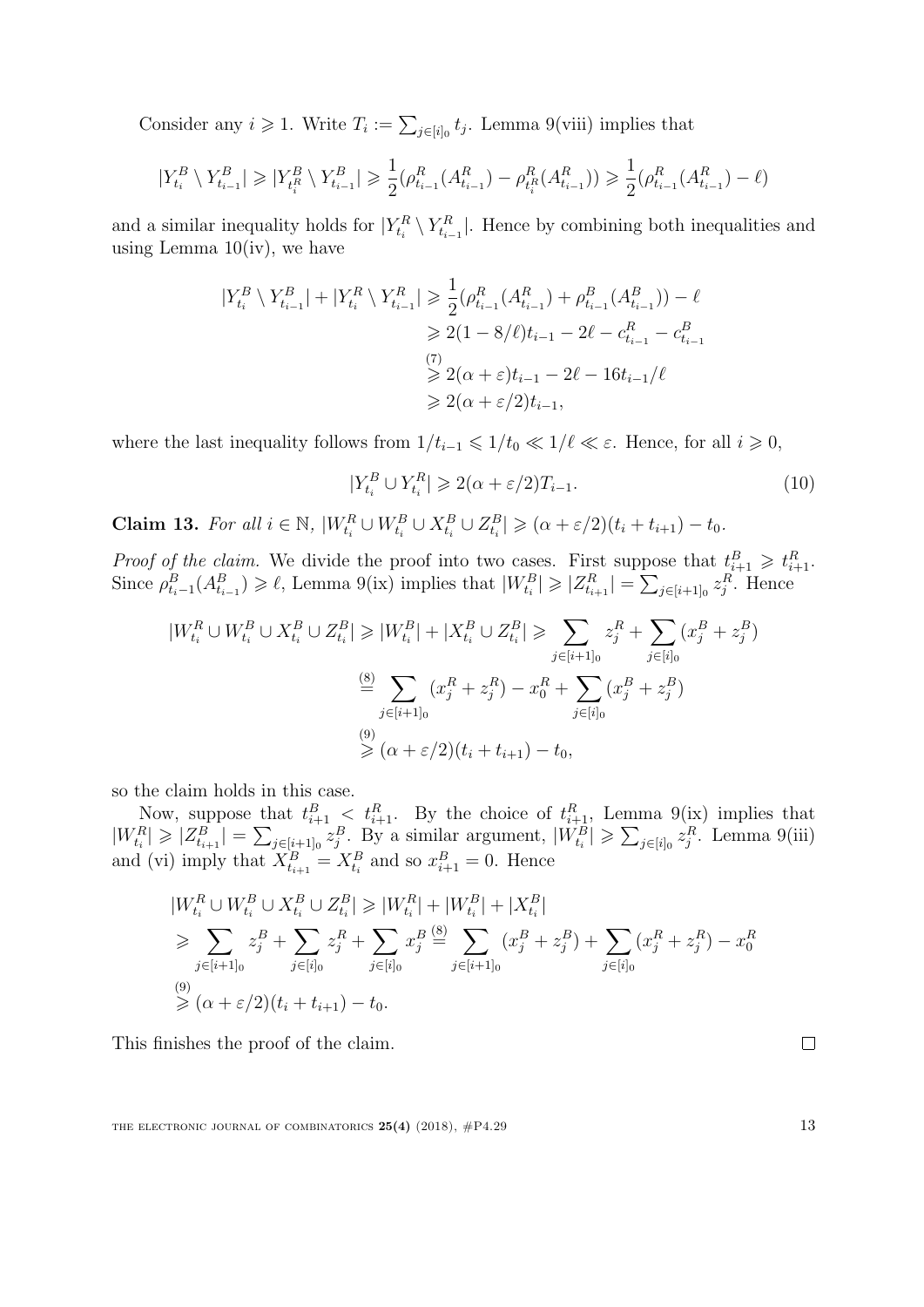Together with Lemma [9](#page-9-8)[\(i\)](#page-9-2) and [\(10\)](#page-13-0), we have

$$
t_i - |Z_{t_i}^R| - |X_{t_i}^R| = |Y_{t_i}^B \cup Y_{t_i}^R| + |W_{t_i}^R \cup W_{t_i}^B \cup X_{t_i}^B \cup Z_{t_i}^B|
$$
  
\n
$$
\geq (\alpha + \varepsilon/2)(T_{i-1} + T_{i+1}) - t_0.
$$

Hence,  $(7)$  and Lemma  $9(vii)$  $9(vii)$  imply that

$$
(1 - \alpha)(T_i - T_{i-1}) = (1 - \alpha)t_i \geqslant c_{t_i}^B
$$
  
\n
$$
\geqslant (1 - 8/\ell)(t_i - |Z_{t_i}^R| - |X_{t_i}^R|) - \ell/2
$$
  
\n
$$
\geqslant (\alpha + \varepsilon/4)(T_{i-1} + T_{i+1}) - t_0 - \ell/2,
$$
  
\n
$$
0 \geqslant (\alpha + \varepsilon/4)T_{i+1} - (1 - \alpha)T_i + T_{i-1} - t_0 - \ell/2.
$$

Therefore, Lemma [6](#page-5-3) (and our choice of  $\alpha$ ) implies

$$
0 \le (1 - \alpha)^2 - 4(\alpha + \varepsilon/4) < 1 - 6\alpha + \alpha^2 = 0,
$$

a contradiction.

Now we are ready to prove Lemma [2.](#page-3-1)

*Proof of Lemma [2.](#page-3-1)* Let  $\alpha := (7 -$ √  $\overline{(17)}/16$ . Choose  $\ell, k'_0 \in \mathbb{N}$  such that  $\ell$  is even,  $k'_0 \ge k_0$ and

$$
0 < 1/k_0' \ll 1/\ell \ll \varepsilon, \alpha. \tag{11}
$$

Let  $F_t^*, \Omega_t^*, \Gamma_t^*, A_t^*, \varphi_t, W_t^*, X_t^*, Y_t^*, Z_t^*$  be as defined by Algorithm [7.](#page-7-0) Lemma [9](#page-9-8)[\(i\)](#page-9-2) implies that for all  $t \in \mathbb{N}$ ,

$$
t = \sum_{*\in\{R,B\}} |W_t^*| + |X_t^*| + |Y_t^*| + |Z_t^*|.
$$
 (12)

Lemma [9](#page-9-8)[\(vii\)](#page-9-4) together with [\(12\)](#page-14-0) imply that for all  $t \in \mathbb{N}$  (and a similar bound is true replacing R by  $B$ ):

$$
c_t^R \ge (1 - 8/\ell)(|W_t^R \cup Y_t^R| + |W_t^B \cup Y_t^B| + |X_t^R \cup Z_t^R|) - \ell/2.
$$
 (13)

We might suppose that for all  $t \geq k_0$  we have

$$
c_t^R, c_t^B \leq (1 - \alpha - \varepsilon)t,\tag{14}
$$

or else we are done. Together with Lemma [10](#page-10-4)[\(iv\)](#page-10-3) and [\(11\)](#page-14-1),

$$
\rho_t^R(A_t^R) \ge \ell \text{ or } \rho_t^B(A_t^B) \ge \ell \qquad \forall t \ge k_0. \tag{15}
$$

Without loss of generality, we may assume that  $\rho_{k'_0}(A_{k'_0}^B) \geq \ell$ . Define  $t_0$  to be the minimum  $t > k_0'$  such that  $\rho_t^B(A_t^B) < \ell$ , which exists by Lemma [12](#page-12-3) and [\(14\)](#page-14-2). Note that  $\rho_{t_0}^R(A_{t_0}^R) \geq \ell$  by [\(15\)](#page-14-3). Similarly, define  $t_1$  to be the minimum  $t > t_0$  such that  $\rho_t^R(A_t^R) < \ell$ . Now define  $t_2$  to be the minimum  $t > t_1$  such that  $\rho_t^B(A_{t_1}^B) < \ell$ . Note that  $t_2$  exists by Lemma [11](#page-11-2) and [\(14\)](#page-14-2), and that  $t_0 < t_1 < t_2$ .

Lemma [9](#page-9-8)[\(vii\)](#page-9-4) and [\(14\)](#page-14-2) imply that for all  $* \in \{R, B\}$  and  $i \in [2]$ ,

$$
|X_{t_i}^* \cup Z_{t_i}^*| \geqslant (\alpha + \varepsilon/2)t_i.
$$
\n
$$
(16)
$$

THE ELECTRONIC JOURNAL OF COMBINATORICS  $25(4)$  (2018),  $\#P4.29$  14

<span id="page-14-5"></span><span id="page-14-3"></span><span id="page-14-2"></span>

<span id="page-14-4"></span><span id="page-14-1"></span><span id="page-14-0"></span> $\Box$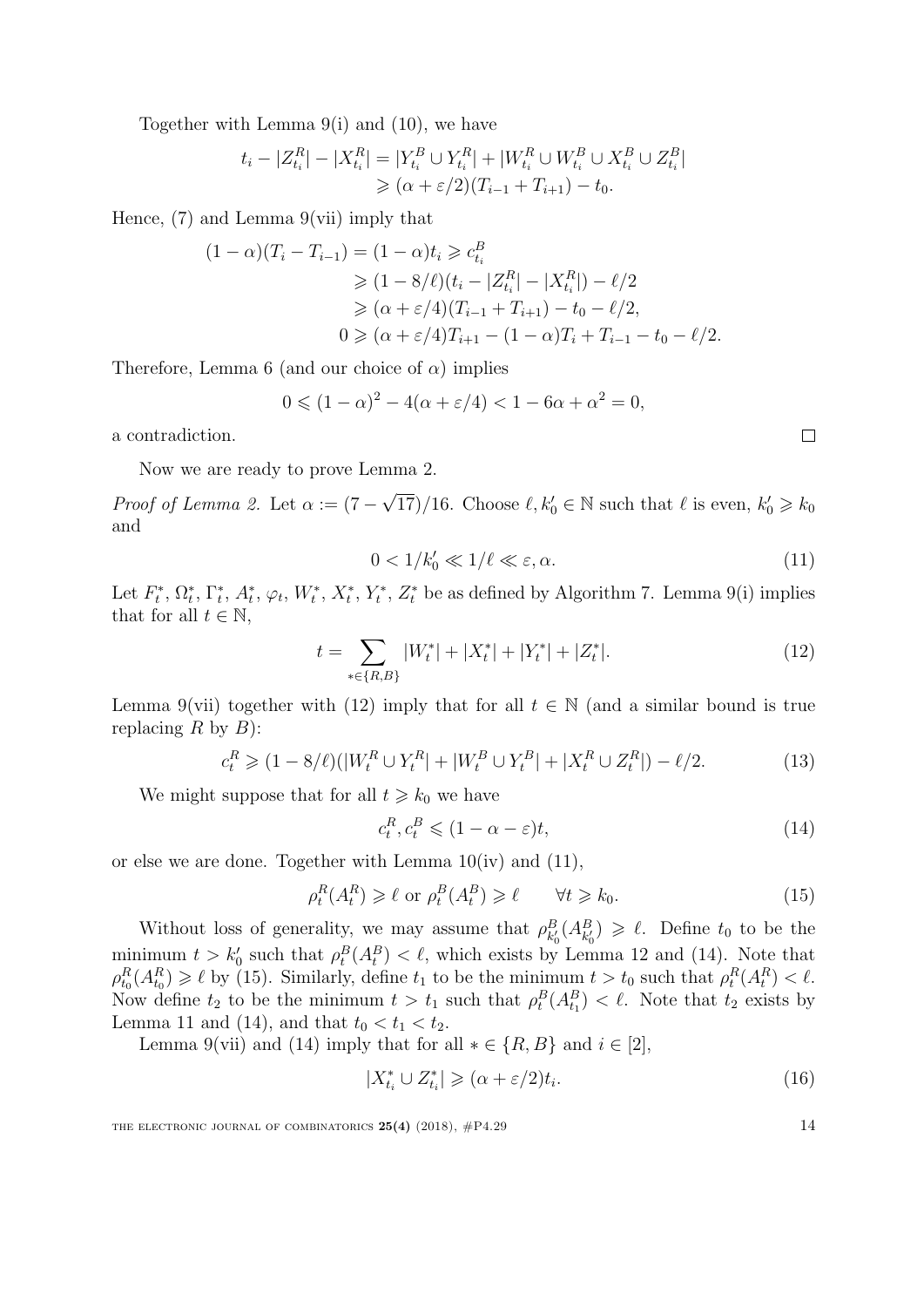<span id="page-15-2"></span>Claim 14. There exist

<span id="page-15-3"></span>
$$
H^R \subseteq Y_{t_1}^R \cup W_{t_1}^R \text{ and } H^B \subseteq Y_{t_1}^B \cup W_{t_1}^B \tag{17}
$$

such that

$$
|H^R| = |X_{t_1}^B \cup Z_{t_1}^B| - \ell,
$$
  

$$
|H^B| = |X_{t_1}^B \cup Z_{t_1}^B| + |X_{t_2}^R \cup Z_{t_2}^R| - \ell.
$$

*Proof of the claim.* For every  $* \in \{R, B\}$ , consider  $D_{t_1}^* \subseteq Y_{t_1}^* \cup W_{t_1}^*$  as given by Lemma [10.](#page-10-4) Note that  $\rho_{t_0}^B(A_{t_0}^B) \leq \ell$ . Then Lemma [10](#page-10-4)[\(i\)](#page-10-0) implies

$$
\rho_{t_1}^B(A_{t_1}^B) - \ell \leq \rho_{t_1}^B(A_1^B) - \rho_{t_0}^B(A_{t_0}^B) \leq 2|D_{t_1}^B \setminus D_{t_0}^B| + 2|X_{t_1}^B \setminus X_{t_0}^B|
$$
  

$$
\leq 2|D_{t_1}^B| + 2|X_{t_1}^B \setminus X_{t_0}^B|.
$$

By the choice of  $t_0$  and  $t_1$ ,  $\rho^R_{t'}(A^R_{t'}) \geq \ell$  for all  $t_0 \leq t' < t_1$ . Therefore, Lemma [9](#page-9-8)[\(iii\)](#page-9-10) and [\(vi\)](#page-9-3) imply that  $X_{t_1}^B \setminus X_{t_0}^B = \emptyset$ . Hence,

<span id="page-15-1"></span><span id="page-15-0"></span>
$$
\rho_{t_1}^B(A_{t_1}^B) \leq 2|D_{t_1}^B| + \ell. \tag{18}
$$

Lemma  $10(i)$  $10(i)$  and  $(18)$  together imply that

$$
2|D_{t_1}^R| \ge 2|D_{t_1}^B| + 2|X_{t_1}^B \cup Z_{t_1}^B| - \rho_{t_1}^B(A_{t_1}^B) \ge 2|X_{t_1}^B \cup Z_{t_1}^B| - \ell. \tag{19}
$$

Recall that  $\rho_{t_1}^R(A_{t_1}^R) \leq \ell$  and  $\rho_{t_2-1}^B(A_{t_1}^R) \geq \ell$ . By Lemma [10](#page-10-4)[\(iii\),](#page-10-2)

$$
2|D_{t_1}^B| \geq 2|D_{t_1}^R| + 2|X_{t_2}^R \cup Z_{t_2}^R| - \rho_{t_1}^R(A_{t_1}^R) \geq 2|D_{t_1}^R| + 2|X_{t_2}^R \cup Z_{t_2}^R| - \ell
$$
  
\n
$$
\geq 2|X_{t_1}^B \cup Z_{t_1}^B| + 2|X_{t_2}^R \cup Z_{t_2}^R| - 2\ell.
$$

Thus  $|D_{t_1}^B| \geq |X_{t_1}^B \cup Z_{t_1}^B| + |X_{t_2}^R \cup Z_{t_2}^R| - \ell$  and  $|D_{t_1}^R| \geq |X_{t_1}^B \cup Z_{t_1}^B| - \ell$ , which implies the existence of a set  $H^* \subseteq D_{t_1}^* \subseteq Y_{t_1}^* \cup W_{t_1}^*$  of the desired size for every  $* \in \{R, B\}$ . This proves the claim.

Since  $k'_0 \leq t_0 \leq t_1 \leq t_2$ , we have  $1/t_2$ ,  $1/t_1 \ll 1/\ell \ll \alpha, \varepsilon$ . Let  $H^R$  and  $H^B$  be given by Claim [14.](#page-15-2) Let

$$
a := |X_{t_1}^B \cup Z_{t_1}^B|, \t b := |X_{t_1}^R \cup Z_{t_1}^R|, c := |(X_{t_2}^B \cup Z_{t_2}^B) \setminus (X_{t_1}^B \cup Z_{t_1}^B)|, \t d := |(X_{t_2}^R \cup Z_{t_2}^R) \setminus (X_{t_1}^R \cup Z_{t_1}^R)|.
$$

Thus,  $|H^R| = a - \ell$  and  $|H^B| = a + b + d - \ell$ . Let  $\delta := \varepsilon/2$  and  $\rho := \alpha + \delta$ . Since  $\alpha = (7 - \sqrt{17})/16$  is the least real root of the polynomial  $8x^2 - 7x + 1$  and  $0 < \varepsilon < 1/2$ , it follows that  $1 \leqslant 7\rho - 8\rho^2$ .

Now we use the previous bounds to get

$$
1 - \alpha - \varepsilon \geq \frac{t^{(14)}}{t_1} \geq \frac{c_{t_1}^R}{t_1} \geq \frac{(1 - 8/\ell)(|W_{t_1}^R \cup Y_{t_1}^R| + |W_{t_1}^B \cup Y_{t_1}^B| + |X_{t_1}^R \cup Z_{t_1}^R|) - \ell/2}{t_1}
$$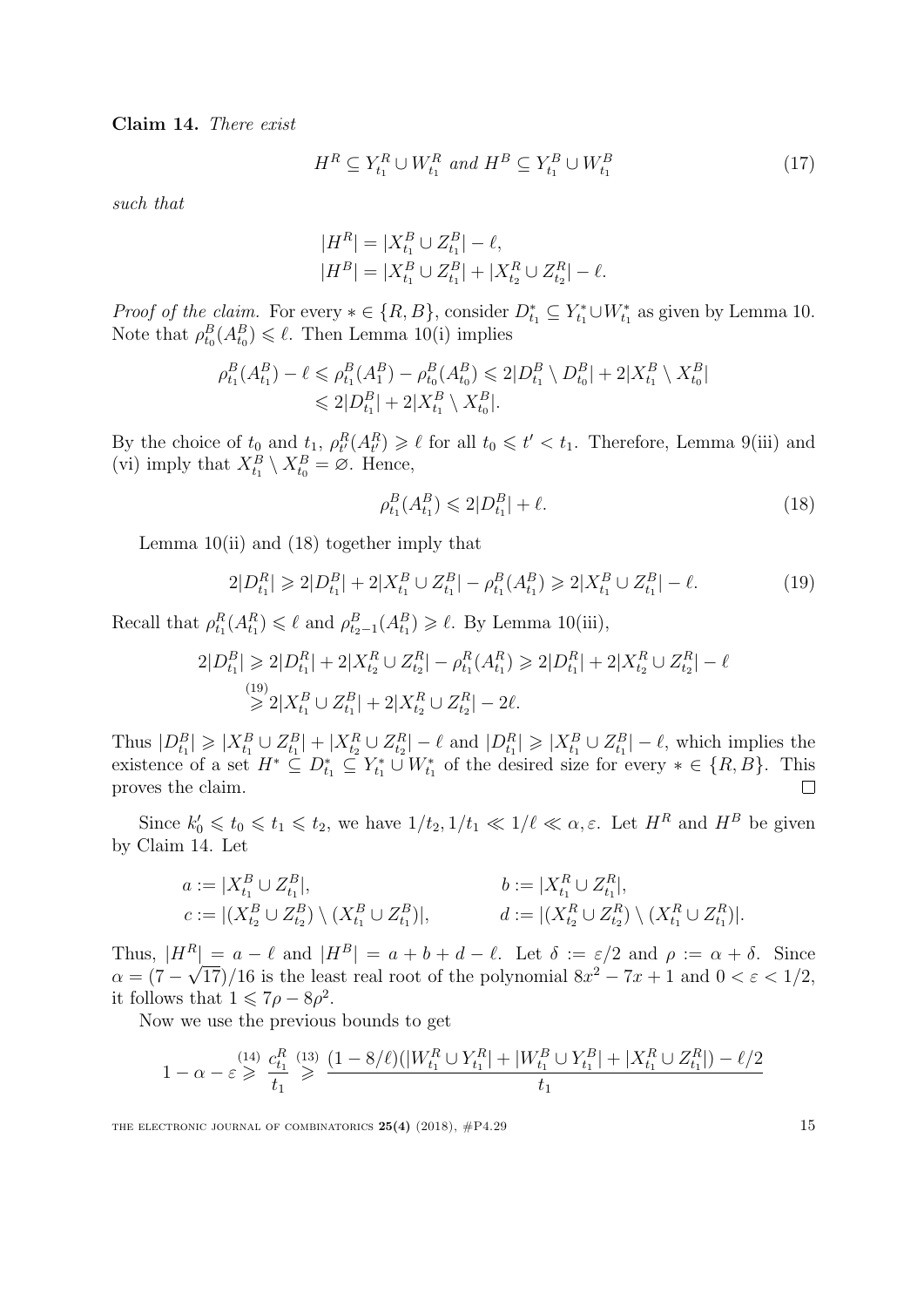$$
\begin{split}\n\stackrel{(12)}{\geq} \frac{|W_{t_1}^R \cup Y_{t_1}^R| + |W_{t_1}^B \cup Y_{t_1}^B| + |X_{t_1}^R \cup Z_{t_1}^R| - \ell/2}{|W_{t_1}^R \cup Y_{t_1}^R| + |W_{t_1}^B \cup Y_{t_1}^B| + |X_{t_1}^R \cup Z_{t_1}^R| + |X_{t_1}^B \cup Z_{t_1}^B|} - \frac{8}{\ell}\n\end{split}
$$
\n
$$
\stackrel{(17)}{\geq} \frac{|H^R| + |H^B| + |X_{t_1}^R \cup Z_{t_1}^R| - \ell/2}{|H^R| + |H^B| + |X_{t_1}^R \cup Z_{t_1}^R| + |X_{t_1}^B \cup Z_{t_1}^B|} - \frac{8}{\ell}
$$
\n
$$
= \frac{2a + 2b + d - 5\ell/2}{3a + 2b + d - 2\ell} - \frac{8}{\ell} \geq \frac{2a + 2b + d}{3a + 2b + d} - \frac{\varepsilon}{2},
$$

where the last line follows from [\(11\)](#page-14-1), [\(16\)](#page-14-5) and  $1/t_1 \ll 1/\ell \ll \alpha, \varepsilon$ . Rearranging, we get  $\rho \leq a/(3a+2b+d)$ , and recalling that  $1 \leq 7\rho - 8\rho^2$  we have

<span id="page-16-1"></span>
$$
3a + 2b + d \leqslant (7 - 8\rho)a. \tag{20}
$$

A similar argument (by estimating  $c_{t_1}^B/t_1$ ) shows that

<span id="page-16-2"></span><span id="page-16-0"></span>
$$
3a + 2b + d \leqslant (7 - 8\rho)b. \tag{21}
$$

Next, we would like to estimate  $c_{t_2}^B/t_2$  and  $c_{t_2}^R/t_2$ . By the choice of  $t_1$ , Lemma [10](#page-10-4)[\(iv\)](#page-10-3) and [\(14\)](#page-14-2),

$$
\rho_{t_1}^B(A_{t_1}^B) \geq 4(1 - 8/\ell)t_1 - 2\ell - 2(c_{t_1}^R + c_{t_1}^B) - \rho_{t_1}^R(A_{t_1}^R)
$$
  
\n
$$
\geq 4(1 - 8/\ell)t_1 - 2\ell - 4(1 - \alpha - \varepsilon)t_1 - \ell \geq 4(\alpha + 2\varepsilon/3)t_1,
$$

where the last inequality follows from  $(11)$ . Together with Lemma  $9(viii)$  $9(viii)$  and the choice of  $t_2$  we get

$$
2|Y_{t_2}^B \setminus Y_{t_1}^B| \geq \rho_{t_1}^B(A_{t_1}^B) - \rho_{t_2}^B(A_{t_1}^B) \geq 4(\alpha + 2\varepsilon/3)t_1 - \ell \geq 4\rho(3a + 2b + d). \tag{22}
$$

Using Claim [14,](#page-15-2) we get

$$
1 - \alpha - \varepsilon \stackrel{(14)}{\geq} \frac{c_{t_2}^B}{t_2} \stackrel{(13)}{\geq} \frac{(1 - 8/\ell)(|W_{t_2}^R \cup Y_{t_2}^R| + |W_{t_2}^B \cup Y_{t_2}^B| + |X_{t_2}^B \cup Z_{t_2}^B|) - \ell/2}{t_2}
$$
\n
$$
\stackrel{(12)}{\geq} \frac{|W_{t_2}^R \cup Y_{t_2}^R| + |W_{t_2}^B \cup Y_{t_2}^B| + |X_{t_2}^B \cup Z_{t_2}^B| - \ell/2}{|W_{t_2}^R \cup Y_{t_2}^R| + |W_{t_2}^B \cup Y_{t_2}^B| + |X_{t_2}^B \cup Z_{t_2}^B| + |X_{t_2}^R \cup Z_{t_2}^R|} - \frac{8}{\ell}
$$
\n
$$
\stackrel{(17)}{\geq} \frac{|H^R| + |H^B| + |Y_{t_2}^B \setminus Y_{t_1}^B| + |X_{t_2}^B \cup Z_{t_2}^B| - \ell/2}{|H^R| + |H^B| + |Y_{t_2}^B \setminus Y_{t_1}^B| + |X_{t_2}^B \cup Z_{t_2}^B| + |X_{t_2}^R \cup Z_{t_2}^R|} - \frac{8}{\ell}
$$
\n
$$
\stackrel{(22)}{\geq} \frac{2a + b + d + 2\rho(3a + 2b + d) + a + c - 3\ell/2}{2a + b + d + 2\rho(3a + 2b + d) + a + c + b + d - 2\ell} - \frac{8}{\ell}
$$
\n
$$
\geq \frac{3a + b + c + d + 2\rho(3a + 2b + d)}{3a + 2b + c + 2d + 2\rho(3a + 2b + d)} - \frac{\varepsilon}{2},
$$

where the last inequality follows from [\(11\)](#page-14-1), [\(16\)](#page-14-5) and  $1/t_2 \ll 1/\ell \ll \alpha, \varepsilon$ . Rearranging, we get  $\rho \leqslant (b+d)/[(1+2\rho)(3a+2b+d)+c+d]$ . Recalling that  $1 \leqslant 7\rho - 8\rho^2$ , we get

<span id="page-16-3"></span>
$$
(1+2\rho)(3a+2b+d)+c+d \leq (7-8\rho)(b+d). \tag{23}
$$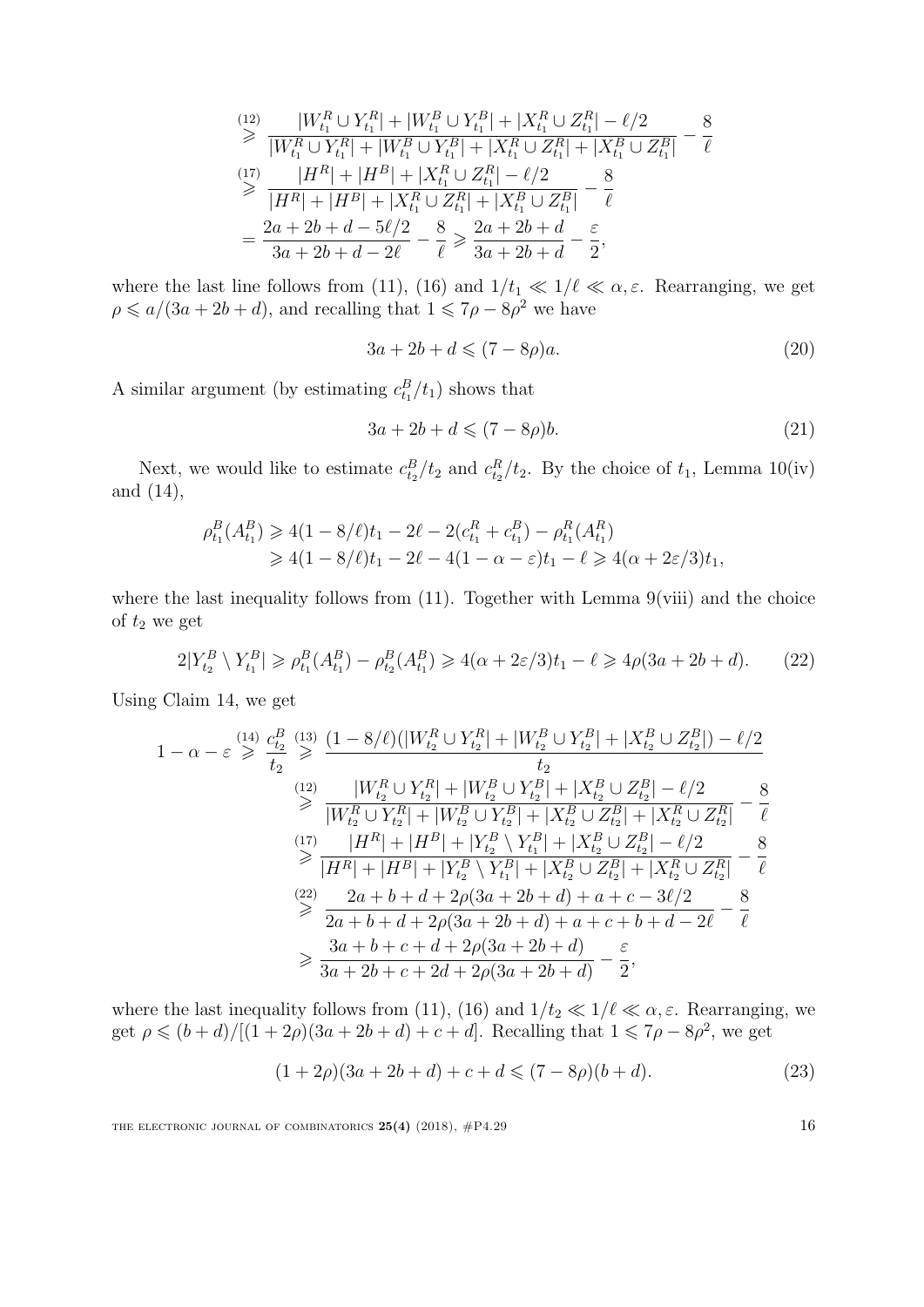A similar argument (by estimating  $c_{t_2}^R/t_2$ ) shows that

$$
(1+2\rho)(3a+2b+d)+c+d \leq (7-8\rho)(a+c). \tag{24}
$$

<span id="page-17-6"></span>.

By [\(20\)](#page-16-1), [\(21\)](#page-16-2), [\(23\)](#page-16-3) and [\(24\)](#page-17-6), we deduce that  $Ax \le 0$ , where  $x = (a, b, c, d)^t$  and

$$
A = \begin{bmatrix} 8\rho - 4 & 2 & 0 & 1 \\ 3 & 8\rho - 5 & 0 & 1 \\ 7\rho - 2 & 1 + 2\rho & 4\rho - 3 & 1 + \rho \\ 3 + 6\rho & 12\rho - 5 & 1 & 10\rho - 5 \end{bmatrix}
$$

Now consider the column vector  $y = (7 - 12\alpha, 2 - 4\alpha, 1, 3 - 4\alpha)^t$ . Then  $y \ge 0$  and  $y^t A = ((81 - 120\alpha)\delta, (54 - 80\alpha)\delta, 4\delta, (31 - 40\alpha)\delta) \ge (\delta, \delta, \delta, \delta) > 0$ . Since  $Ax \le 0$  and  $x, y \geqslant 0$ , we get

$$
0 \geqslant (y^t A)x \geqslant (\delta, \delta, \delta, \delta)x = \delta(a + b + c + d) > 0,
$$

a contradiction.

#### Remark

After the submission of this paper, we learned that Corsten, DeBiasio, Lamaison and Lang [\[2\]](#page-17-7) have obtained an improved version of Theorem [1.](#page-2-0)

#### Acknowledgements

We thank an anonymous referee for their helpful suggestions.

#### References

- <span id="page-17-4"></span>[1] C. Bürger, L. DeBiasio, H. Guggiari and M. Pitz, Partitioning edge-coloured complete symmetric digraphs into monochromatic complete subgraphs, Discrete Math., 341(11):3134–3140, 2018.
- <span id="page-17-7"></span>[2] J. Corsten, L. DeBiasio, A. Lamaison and R. Lang, Upper density of monochromatic infinite paths, preprint  $(2018)$ .  $arXiv:1808.03006$
- <span id="page-17-3"></span>[3] L. DeBiasio and P. McKenney, Density of monochromatic infinite subgraphs, Combinatorica (to appear).
- <span id="page-17-5"></span>[4] P. Erdős, Some remarks on Ramsay's theorem, *Canad. Math. Bull.*, 7:619–622, 1964.
- <span id="page-17-2"></span>[5] P. Erdős and F. Galvin, Some Ramsey-type theorems, *Discrete Math.*, 87(3):261–269, 1991.
- <span id="page-17-1"></span>[6] P. Erdős and F. Galvin, Monochromatic infinite paths, *Discrete Math.*, 113(1-3):59– 70, 1993.
- <span id="page-17-0"></span>[7] L. Gerencsér and A. Gyárfás, On Ramsey-type problems, Ann. Univ. Sci. Budapest. Eötvös Sect. Math., 10:167–170, 1967.